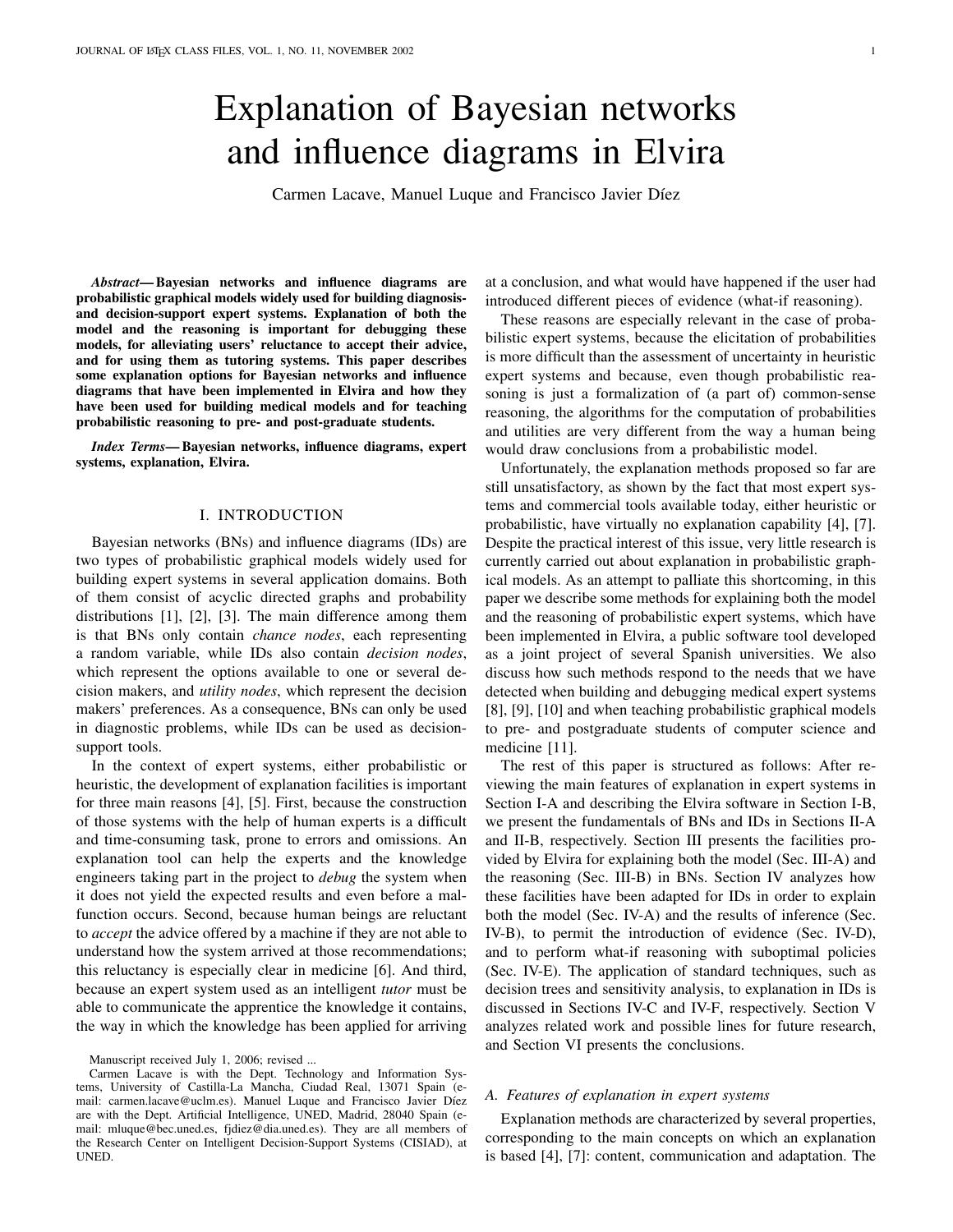content of an explanation deals with either the model, the reasoning, or the available evidence. Explanation of the model, also known as *static explanation* [12], consists in showing the information represented by the knowledge base of the expert system in a way that it can be easily understood by the user. Explanation of the reasoning, or *dynamic explanation*, describes how and why the system has obtained certain results. Explanation of evidence usually consists in finding the most probable configuration that justify the evidence [1], which is also known as *abduction*. Dynamic explanations can be generated at the micro or the macro level [13]: micro-level explanations try to justify why the probability of a certain variable has varied, why the belief on a certain hypothesis has changed, or why a rule has fired as a consequence of the variations in its neighbor variables or rules; on the contrary, macro-level explanations analyze the main lines of reasoning (the paths in the Bayesian network, the chains of rules, etc.) that led from the evidence to a certain conclusion.

The second main aspect of explanation, namely communication, is related to the way of interacting with the user and the way of presenting the explanations, either textually or graphically or by a combination of both.

Finally, adaptation refers to the ability to modify the explanations and the interaction depending on the user's expertise and needs. See [4], [7] for a more detailed analysis of these features and for a detailed review of the most relevant methods and systems offering some kind for explanation, both for Bayesian networks [4] and for heuristic expert systems [7].

# *B. Elvira*

Elvira<sup>1</sup> is a tool for building and evaluating graphical probabilistic models [14]. It resulted from a joint research project of several Spanish universities. It is implemented in Java, so that it can run on different platforms. It contains a graphical interface for editing networks, with specific options for canonical models (e.g., OR, AND, MAX...), exact and approximate algorithms for discrete and continuous variables, explanation facilities, learning methods for building networks from databases, algorithms for fusing networks, etc. Although some of the algorithms work with both discrete and continuous variables, the explanation capabilities assume that all the variables are discrete.

*a) Architecture of Elvira:* Elvira is structured in four main modules:

- Data representation, which contains the definition of the data structures needed for managing BNs and IDs in Java.
- Data acquisition, including the classes necessary for saving and loading a network both from a file and from a data base, the parser, etc. It also contains classes for exporting and importing the networks in several formats.
- Processing. This module implements the algorithms for processing and evaluating the models. It is organized in several submodules, one for each task: inference, learning, fusion, decision trees, sensitivity analysis...

<sup>1</sup>At http://www.ia.uned.es/~elvira it is possible to obtain the source code and several technical documents about Elvira.

• Visualization, which mainly defines the Elvira GUI and, obviously, makes use of the classes included in the previous modules. This module contains the classes for generating explanations and for the *internationalization* of the whole program, i.e., for displaying the interface in different languages. Currently, only Spanish and English are supported, but other languages can be easily added.

The main advantages of this modular design is that each group involved in the project can focus on a different task and that the program can be easily extended with new functionalities or adapted to different needs.

*b) Working with the Elvira GUI:* In addition to invoking Elvira's classes from the command line and using it as an API, it is possible to interact with Elvira by means of its GUI, which has two working modes:

- edit, for graphically editing BNs and IDs. This is possible by means of several windows which help the user to build or to modify the model manually, by requesting all the data associated to the nodes, the arcs and the properties of the whole BN or ID. Alternatively, BNs can be built from data bases by applying some of the many learning algorithms implemented in Elvira; and
- inference, for propagating evidence and explaining the results. The introduction of evidence can be done by clicking on the node, as in other software tools, or by means of an editor of cases [15], which provides a list of the variables in the model. With respect to the inference process, the user can choose one of several algorithms, with many variations, and in the case of a BN, they can select either evidence propagation or abduction<sup>2</sup> and whether the evidence is propagated automatically (i.e., just after the user introduces or removes a finding) or manually (by demand). Most of the explanation capabilities provided by Elvira (see below) are offered in the inference mode.

#### II. MATHEMATICAL FOUNDATIONS

Before giving the definition of Bayesian network (BN) and influence diagram (ID), we establish some notational conventions.

Notation: Given that each node in a probabilistic graphical model represents a variable, in this paper we will use both terms indifferently. We will use a capital letter  $V$  to represent a variable, and its corresponding lower case letter  $v$  for representing a generic value. Sets of variables will be represented by bold capital letters  $V$ , and a bold lower case letter  $v$  will represent a configuration of values of V. In the context of directed graphs,  $Pa(V)$  represents the set of parents of node V, and  $pa(V)$  a configuration of the variables in  $Pa(V)$ .

Definitions: A *finding f* is a piece of information that states with certainty the value taken on by a chance variable. A

<sup>2</sup> In the context of BNs, *evidence propagation* usually refers to computing the posterior probability of each single variable given the available evidence, while *abduction* consists in computing the joint probability of a set of variables of interest given the evidence, what is also called *Maximum A Posteriori Probability (MAP).*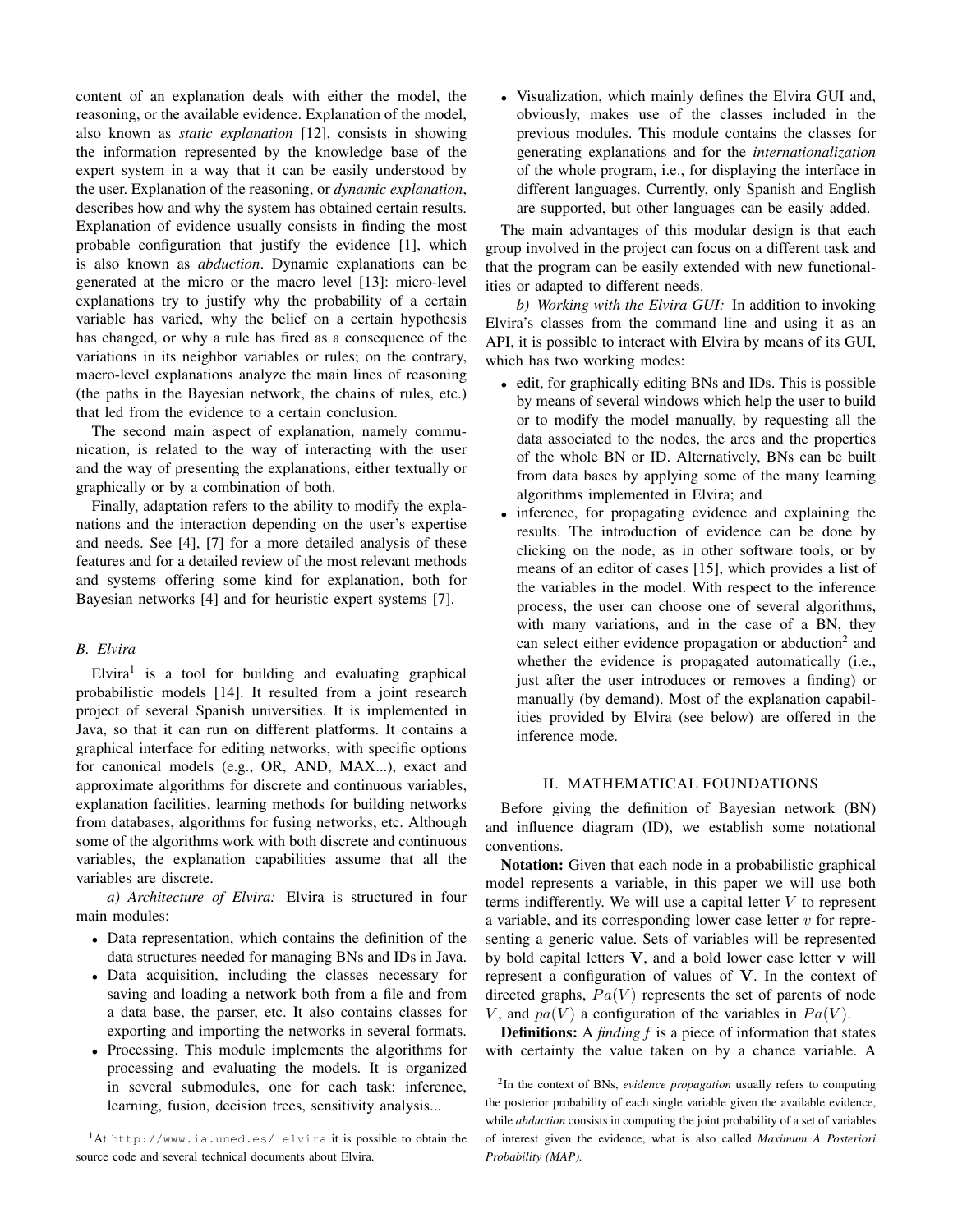finding may be, for example, the fact that the patient is a male; other findings might be that he is 54 years old, he has fever, he does not usually have headaches, etc. The set of findings is called *evidence* and corresponds to a certain configuration e of the observed variables E.

#### *A. Bayesian networks*

A BN consists of an acyclic directed graph (ADG), whose nodes represent a set  $V_C$  of chance variables, where C stands for "chance", and whose links represent —roughly speaking— probabilistic dependencies among them, together with a probability distribution over its variables that satisfies the *d*-separation property [1]. This property implies that the joint probability distribution can be factored as the product of the probability of each node conditioned on its parents.

$$
P(\mathbf{v}_C) = \prod_{V \in \mathbf{V}_C} P(v|pa(V))
$$
 (1)

As a consequence, the quantitative information of a Bayesian network can be given by assigning to each chance node C a probability distribution  $P(c|pa(C))$  for each configuration of its parents,  $pa(C)$ . Both the graph and the probabilities of a BN can be obtained *automatically*, from data bases, or *manually*, from human experts' knowledge and the literature for the domain to be modeled. In this case, the elicitation of probabilities constitutes a very difficult task, usually referred to as a bottleneck in the development of BNs [16].

Probabilistic reasoning in BNs usually consists in computing the posterior probability of some variables of interest  $V_I \subseteq V_C \setminus E$  given the available evidence,  $P(v_I | e)$ .

#### *B. Influence Diagrams*

*1) Definition of an ID:* An influence diagram (ID) contains three kinds of nodes: *chance nodes*  $V_C$ *, decision nodes*  $V_D$ *,* and *utility nodes*  $V_U$ —see Fig. 1. Chance nodes represent events not controlled by the decision maker. Decision nodes correspond to actions under the direct control of the decision maker. Utility nodes represent the decision maker's preferences. Utility nodes can not be parents of chance or decision nodes.

In the extended framework proposed by Tatman and Shachter [17] there are two kinds of utility nodes: *ordinary utility nodes*, whose parents are decision and/or chance nodes (such as  $U_1$  and  $U_2$  in Fig. 1), and *super-value nodes*, whose parents are utility nodes  $(U_0$  in Fig. 1 is a super-value node). We assume that there is a utility node that is either the only utility node or a descendant of all the other utility nodes, and therefore has no children; we denote it by  $U_0$ .<sup>3</sup>

There are three kinds of arcs in an ID, depending on the type of node they go into. Arcs into chance nodes represent probabilistic dependency. Arcs into decision nodes represent availability of information, i.e., an arc  $Y \rightarrow D$  means that the state of  $Y$  is known when making decision  $D$ . Arcs into utility nodes represent functional dependence: for ordinary utility nodes, they represent the domain of the associated utility function; for a super-value node they indicate that the associated utility is a function (usually the sum or the product) of the utility functions of its parents.

Standard IDs require that there is a directed path that includes all the decision nodes and indicates the order in which the decisions are made. This in turn induces a partition of  $V_C$ such that for an ID having n decisions  $\{D_0, \ldots, D_{n-1}\}$ , the partition contains  $n+1$  subsets  $\{C_0, C_1, ..., C_n\}$ , where  $C_i$  is the set of chance variables C such that there is a link  $C \rightarrow D_i$ and no link  $C \to D_j$  with  $j < i$ ; i.e.,  $C_i$  represents the set of chance variables known for  $D_i$  and unknown for previous decisions.  $C_n$  is the set of variables having no link to any decision, i.e., the variables whose true value is never known directly. In our example (Fig. 1),  $D_0 = T$ ,  $D_1 = D$ ,  $C_0 = \emptyset$ ,  $C_1 = \{Y\}$ , and  $C_2 = \{X\}$ .

The variables known to the decision maker when deciding on  $D_i$  are called *informational predecessors* of  $D_i$  and denoted by *IPred* $(D_i)$ . Standard *IDs* assume the *no-forgetting hypothesis*, which means that the decision maker remembers all previous observations and decisions. By assuming such property we have

$$
IPred(D_i) = IPred(D_{i-1}) \cup \{D_{i-1}\} \cup \mathbf{C}_i
$$
  
=  $\mathbf{C}_0 \cup \{D_0\} \cup \mathbf{C}_1 \cup \ldots \cup \{D_{i-1}\} \cup \mathbf{C}_i$ . (3)

An arc  $V \rightarrow D$ , where D is a decision and V is either a decision or a chance node, is said to be *non-forgetting* is there is another directed path from  $V$  to  $D$ . In standard IDs nonforgetting arcs are irrelevant: they can be added or removed without changing the semantics of the ID.

The quantitative information that defines an ID is given by assigning to each chance node  $C$  a probability distribution  $P(c|pa(C))$  for each configuration of its parents (as in the case of BNs), assigning to each ordinary utility node  $U$  a function  $\psi_U(pa(U))$  that maps each configuration of its parents onto a real number, and assigning a utility-combination function to each super-value node. The domain of each function  $U$ is given by its *functional predecessors*, *FPred*(U). For an ordinary utility node,  $FPred(U) = Pa(U)$ , and for a superordinary utility hode,  $PPrea(U) = Fa(U)$ , and for a super-<br>value node  $FPred(U) = \bigcup_{U' \in Pa(U)} FPred(U')$ . In the above example,  $FPred(U_1) = \{X, D\}$ ,  $FPred(U_2) = \{T\}$ , and  $FPred(U_0) = \{X, D, T\}$ . In order to simplify the notation, we assume without loss of generality that  $FPred(U_0) = V_C \cup V_D$ .

For each configuration  $v_D$  of the decision variables  $V_D$  we have a joint distribution over the set of chance variables  $V_C$ :

$$
P(\mathbf{v}_C : \mathbf{v}_D) = \prod_{C \in \mathbf{V}_C} P(c|pa(C)) \tag{4}
$$

which represents the probability of configuration  $v<sub>C</sub>$  when the decision variables are externally set to the values given by  $v_D$ [18].

*2) Policies and expected utilities:* A *stochastic policy* for a decision  $D$  is a probability distribution defined over  $D$ and conditioned on the set of its informational predecessors,

<sup>&</sup>lt;sup>3</sup>An ID that does not fulfill this condition can be transformed by adding a super-value node  $U_0$  of type sum whose parents are the utility nodes that did not have descendants. The expected utility and the optimal strategy of the transformed diagram are the same as those of the original one.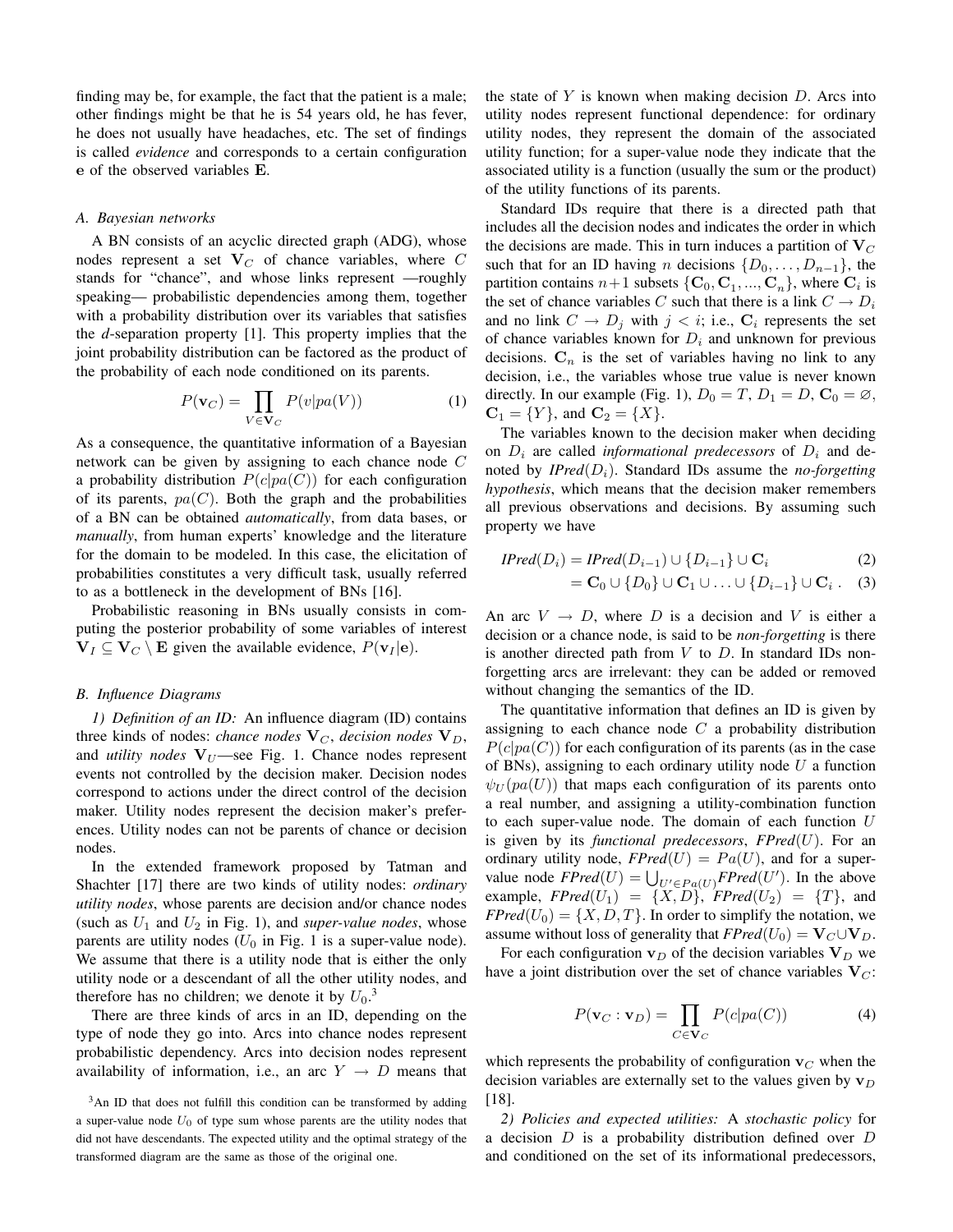$P_D(d|iPred(D))$ . If  $P_D$  is degenerate (consisting of ones and zeros only) then we say that the policy is deterministic.

A *strategy* ∆ for an ID is a set of policies, one for each decision,  ${P_D|D \in V_D}$ . A strategy  $∆$  *induces* a joint distribution over  $V_C \cup V_D$  defined by

$$
P_{\Delta}(\mathbf{v}_C, \mathbf{v}_D)
$$
  
=  $P(\mathbf{v}_C : \mathbf{v}_D) \prod_{D \in \mathbf{V}_D} P_D(d|IPred(D))$   
=  $\prod_{C \in \mathbf{V}_C} P(c|pa(C)) \prod_{D \in \mathbf{V}_D} P_D(d|pa(D))$  (5)

Let *I* be an ID,  $\Delta$  a strategy for *I* and **r** a configuration defined over a set of variables  $\mathbf{R} \subseteq \mathbf{V}_C \cup \mathbf{V}_D$  such that  $P_{\Delta}(\mathbf{r}) \neq 0$ . The conditional probability distribution *induced by strategy*  $\Delta$  *given the configuration* **r**, defined over  $\mathbf{R}' =$  $(\mathbf{V}_C \cup \mathbf{V}_D) \setminus \mathbf{R}$ , is given by:

$$
P_{\Delta}(\mathbf{r}'|\mathbf{r}) = \frac{P_{\Delta}(\mathbf{r}, \mathbf{r}')}{P_{\Delta}(\mathbf{r})}
$$
 (6)

Using this distribution we can compute the *expected utility of* U *under strategy*  $\Delta$  *given the configuration* **r** as:

$$
EU_U(\Delta, \mathbf{r}) = \sum_{\mathbf{r}'} P_{\Delta}(\mathbf{r'}|\mathbf{r}) \psi_U(\mathbf{r}, \mathbf{r'})
$$
(7)

For the terminal utility node  $U_0$ ,  $EU_{U_0}(\Delta, \mathbf{r})$  is said to be the *expected utility of strategy* ∆ *given the configuration* r, and denoted by  $EU(\Delta, {\bf r}).$ 

We define the *expected utility of* U *under strategy* ∆ as  $EU_U(\Delta) = EU_U(\Delta, \blacklozenge)$ , where  $\blacklozenge$  is the empty configuration. We have that

$$
EU_U(\Delta) = \sum_{\mathbf{v}_C} \sum_{\mathbf{v}_D} P(\mathbf{v}_C, \mathbf{v}_D) \psi_U(\mathbf{v}_C, \mathbf{v}_D)
$$
(8)

We also define the *expected utility of strategy* ∆ as  $EU(\Delta) = EU_{U_0}(\Delta).$ 

An *optimal strategy* is a strategy  $\Delta_{opt}$  that maximizes the expected utility:

$$
\Delta_{opt} = \underset{\Delta \in \Delta^*}{\arg \max} EU(\Delta) \tag{9}
$$

where  $\Delta^*$  is the set of all strategies for *I*. Each policy in an optimal strategy is said to be an *optimal policy*. The *maximum expected utility* (*MEU*) is

$$
MEU = EU(\Delta_{opt}) = \max_{\Delta \in \Delta^*} EU(\Delta)
$$
 (10)

The evaluation of an ID consists in finding the *MEU* and an optimal strategy, composed by an optimal policy for each decision. It can be proved [18], [3] that

$$
MEU = \sum_{\mathbf{c}_0} \max_{d_0} \dots \sum_{\mathbf{c}_{n-1}} \max_{d_{n-1}} \sum_{\mathbf{c}_n} P(\mathbf{v}_C : \mathbf{v}_D) \psi(\mathbf{v}_C, \mathbf{v}_D)
$$
(11)

For instance, the *MEU* for the ID in Fig. 1 is

$$
MEU = \max_{t} \sum_{y} \max_{d} \sum_{x} \n P(x) \cdot P(y|t, x) \cdot (\underbrace{U_1(x, d) + U_2(t)}_{U_0(x, d, t)}) \n \tag{12}
$$

*3) Cooper policy networks:* A strategy  $\Delta = \{P_D | D \in$  $V_D$  can be used to convert the ID into a BN, that we call *Cooper policy network* (CPN), as follows: each decision D is replaced by a chance node with probability potential  $P_D$  and parents  $IPred(D)$ , and each utility node U is converted into a chance node whose parents are its functional predecessors,  $FPred(U)$ —see Fig. 2. The values of each new chance variable U are  $\{+u, \neg u\}$  and its probability is  $P_{CPN}(+u| \text{fPred}(U)) =$  $norm_U(U(\text{fPred}(U)))$ , where  $norm_U$  is a linear transformation that maps the utilities  $U$ ( $Pred(U)$ ) from the interval  $[\alpha_U, \beta_U]$  onto the interval [0, 1] [19];  $\alpha_U$  and  $\beta_U$  are defined as:

$$
\alpha_U = \min_{fPred(U)} \psi_U(fPred(U)) \tag{13}
$$

$$
\beta_U = \max_{fPred(U)} \psi_U(fPred(U)). \tag{14}
$$

The joint distribution of the CPN is:

$$
P_{CPN}(\mathbf{v}_C, \mathbf{v}_D, \mathbf{v}_U)
$$
  
=  $P_{\Delta}(\mathbf{v}_C, \mathbf{v}_D) \prod_{U \in \mathbf{V}_U} P_U(u|pa(U))$  (15)

Given two configurations  $\bf{r}$  and  $\bf{r}'$  defined over two set of variables,  $\mathbf{R} \subseteq \mathbf{V}_C \cup \mathbf{V}_D$  and  $\mathbf{R}' \subseteq (\mathbf{V}_C \cup \mathbf{V}_D)$ , such that  $\mathbf{R} \cap \mathbf{R}' = \varnothing$  and  $P(\mathbf{r}) \neq 0$ , and U a utility node, it holds that

$$
P_{\Delta}(\mathbf{r}') = P_{CPN}(\mathbf{r}')\tag{16}
$$

$$
P_{\Delta}(\mathbf{r}'|\mathbf{r}) = P_{CPN}(\mathbf{r}'|\mathbf{r})
$$
\n(17)

$$
EU_U(\Delta) = norm_U^{-1}(P_{CPN}(+u))
$$
\n(18)

$$
EU_U(\Delta, \mathbf{r}) = norm_U^{-1}(P_{CPN}(+u|\mathbf{r}))
$$
 (19)

In Section IV we will use these equations to compute on a CPN the probabilities and expected utilities to be displayed in the GUI.

# III. EXPLANATION OF BAYESIAN NETWORKS IN ELVIRA

This section describes the main options available in Elvira for generating explanations of both the model and the reasoning.

#### *A. Explanation of the model*

Elvira offers verbal and graphical explanations at the micro level of given nodes and links (cf. Sec. I-A), and also of the whole network, by means of windows and menus, as follows. Currently Elvira treats all variables as if they were ordinal. In the case of non-ordinal variables, such as sex or race, the order is that in the list of states defined by the user while editing the network.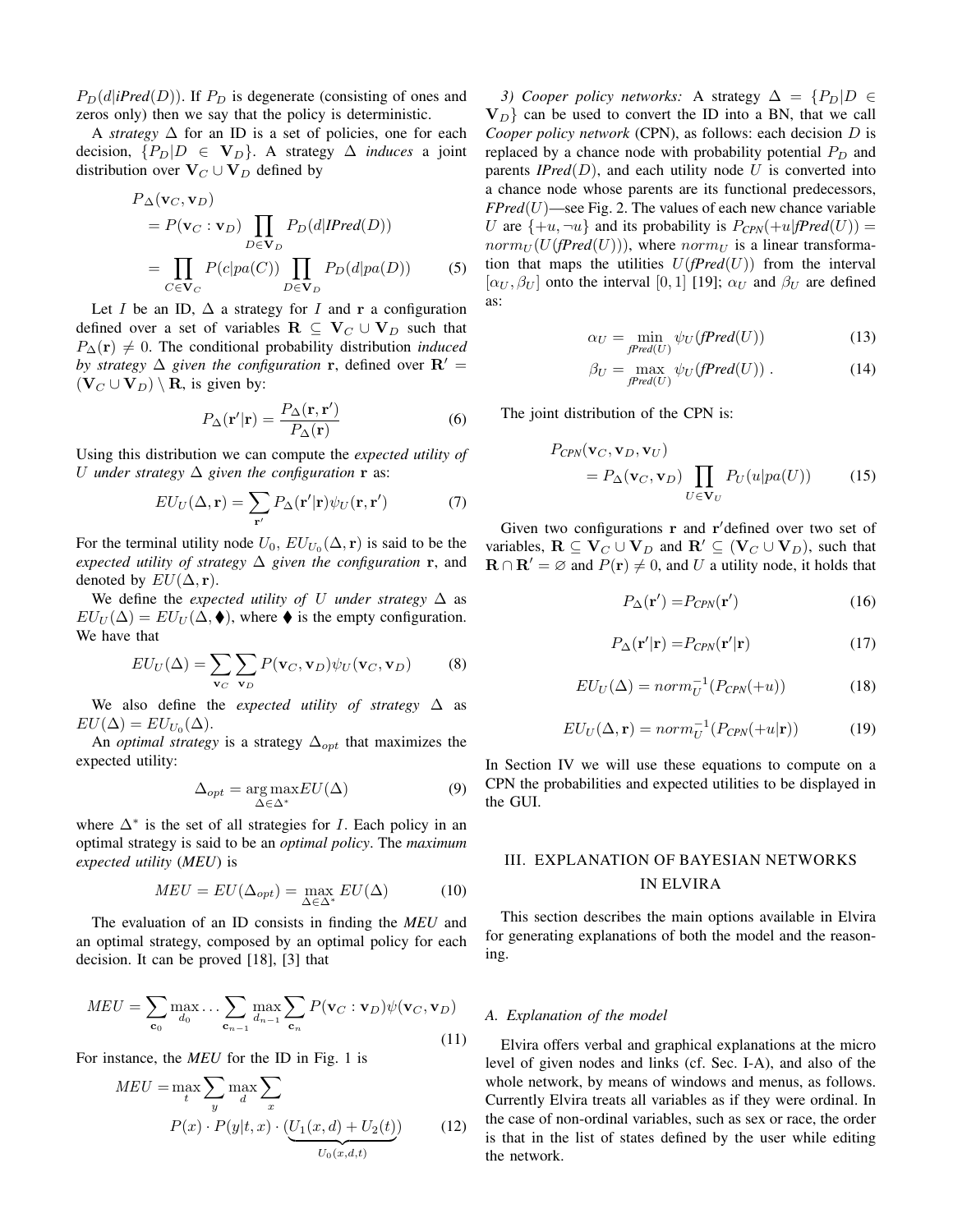*1) Explanation of nodes:* In edit mode, nodes are displayed as *contracted* [15], i.e., drawn as an oval containing only its name. However, in inference mode, nodes can also be displayed as *expanded*, i.e., drawn as rounded-corner rectangles which graphically display the main properties of the nodes (states and its probabilities). For example, in the BN in Fig. 3 the nodes Virus A, Virus B, Disease 1 and Disease 2 are expanded and the rest are contracted.

The verbal explanation of a given node, which can be accessed by right-clicking on it, contains the following information: name, states, parents and children, prior odds and posterior odds. This is very useful for analyzing the correctness of some probabilities, since in some cases human experts know that a value is certain times more probable than other, instead of the concrete data. Also the verbal explanation of a node includes some other properties, such as the purpose and the importance factor [15] of such node. The *purpose* of a node is defined by the role it plays in the model, according to several categories, such as "symptom" or "disease". The *importance factor*, a value assigned by the human expert on a 0–10 scale, is the same as the relevance factor used in DIAVAL [8] for selecting the main diagnoses and equivalent to the importance factor in MYCIN [20]. Additionally, the importance factor can work in conjunction with the *expansion threshold* set by the user [5]—in Fig. 3 it is set to 7.00 (see the upper left corner of the figure). The nodes whose importance factor is higher than the expansion threshold and whose role is one of those selected by the user are expanded, and the rest are contracted. In Fig. 3 the only selected role (determined by means of a specific screen) was disease. It is also possible to manually expand or contract a particular node.

The facility of selectively expanding nodes has been very useful when building and debugging real-world models containing a high number of nodes, such as Prostanet, a BN for diagnosing prostate cancer [5], and Hepar II, a BN for the diagnosis of liver disorders [21]. For example, when evaluating Prostanet, which contains 47 nodes, the expert wanted to focus only on the probabilities of the main diseases, in order to make a differential diagnosis between prostate cancer and some other benign diseases related to prostate. We could do it by automatically expanding the nodes whose purpose was disease/anomaly and whose importance factor was greater than 7.

In a similar way to DIAVAL [8], Elvira allows the user to navigate across the explanation windows associated to the nodes and links of the network in order to analyze at a micro level all the information related to each of them. This facility is not necessary for networks containing "only" a few dozens nodes, because the graph can be seen on a screen, but may be useful for bigger networks with intricate graphs.

*2) Explanation of links:* One of the more useful features of Elvira is the automatic coloring of links [5], which offers qualitative insight about the conditional probability tables. This coloring is based on the sign of influence [22] and the magnitude of influence [5], which are defined as follows:

*Definition 1:* Let A and C be two ordinal variables such that the former is one of the parents of the latter,  $Pa(C)$  =

 ${A\}$ ∪**B**. The *magnitude of the influence* (*MI*) for link  $A \to C$ is

$$
MI(A, C) = \max_{c, a, \mathbf{b}} |P(C \ge c | a, \mathbf{b}) - P(C \ge c | a_0, \mathbf{b})| \quad (20)
$$

where  $a_0$  is the *normal* value of  $A$ .

The normal value of a variable is the state that represents the absence of anomaly. For instance, if  $X$  represents a disease having a domain {present, absent} or {severe, moderate, mild, absent}, the normal value is "absent". If the domain is {increased, normal, decreased}, the normal value is "normal". Therefore, the  $MI(A, C)$  measures to what extent a certain cause  $A$  is able to shift  $C$  from its normality state to a state of anomaly.

*Definition 2:* If A and C are ordinal variables and  $Pa(C)$  = {A} ∪ B, we say that A *positively influences* variable C iff  $MI(A, C) \neq 0$  and

$$
\forall c, \forall a, \forall a', \forall b, \quad a > a' \Longrightarrow
$$

$$
P(C \ge c|a, \mathbf{b}) \ge P(C \ge c|a', \mathbf{b}) \tag{21}
$$

We also say that the link is *positive*.

The intuition motivating these definitions is that an influence is positive when higher values of  $A$  make high values of  $C$ more probable, as shown in the following example.

*Example 3:* If A and C are binary, the ordering  $+a > \neg a$ and  $+c > \neg c$  implies that  $P(C \geq +c|a, b) = P(+c|a, b)$ and  $P(C \geq \neg c|a, \mathbf{b}) = P(+c|a, \mathbf{b}) + P(\neg c|a, \mathbf{b}) = 1.$ Therefore  $P(C \geq \neg c | a, \mathbf{b}) = P(C \geq \neg c | a', \mathbf{b})$  in all cases. Consequently, A positively influences C iff  $P(+c|+a, \mathbf{b}) \geq$  $P(+c|\neg a, b)$  for all b's and the inequality holds strictly for at least one b.

The reason for using  $P(C \geq c | a, b)$  instead of  $P(c | a, b)$ in the above definitions becomes clear by observing the example in Table I, in which  $a_1$  clearly leads to higher values of  $C$  than  $a_0$ ; it is a case of positive influence according with Definition 2, but it would have not been so if we had used " $P(c|a, b) \geq P(c|a', b)$ " in the definition, because  $P(c_0|a_1) < P(c_0|a_0)$  and  $P(c_1|a_1) < P(c_1|a_0)$ .

#### TABLE I

A PROBABILITY TABLE SHOWING A POSITIVE INFLUENCE OF  $A$  ON  $\cal C$ 

#### (SEE DEF. 2, EQ. 21).

|            | Сo  |     |     |
|------------|-----|-----|-----|
| $P(c a_0)$ |     |     |     |
| $P(c a_1)$ | 0.1 | O 1 | 0.8 |

The definitions of *negative influence* and *negative link* are analogous. When  $MI(A, C) = 0$  we say that the influence of link  $A \rightarrow C$  is *null*. From a point of view of knowledge representation, a BN should not contain null links. When the influence is neither positive nor negative nor null, then it is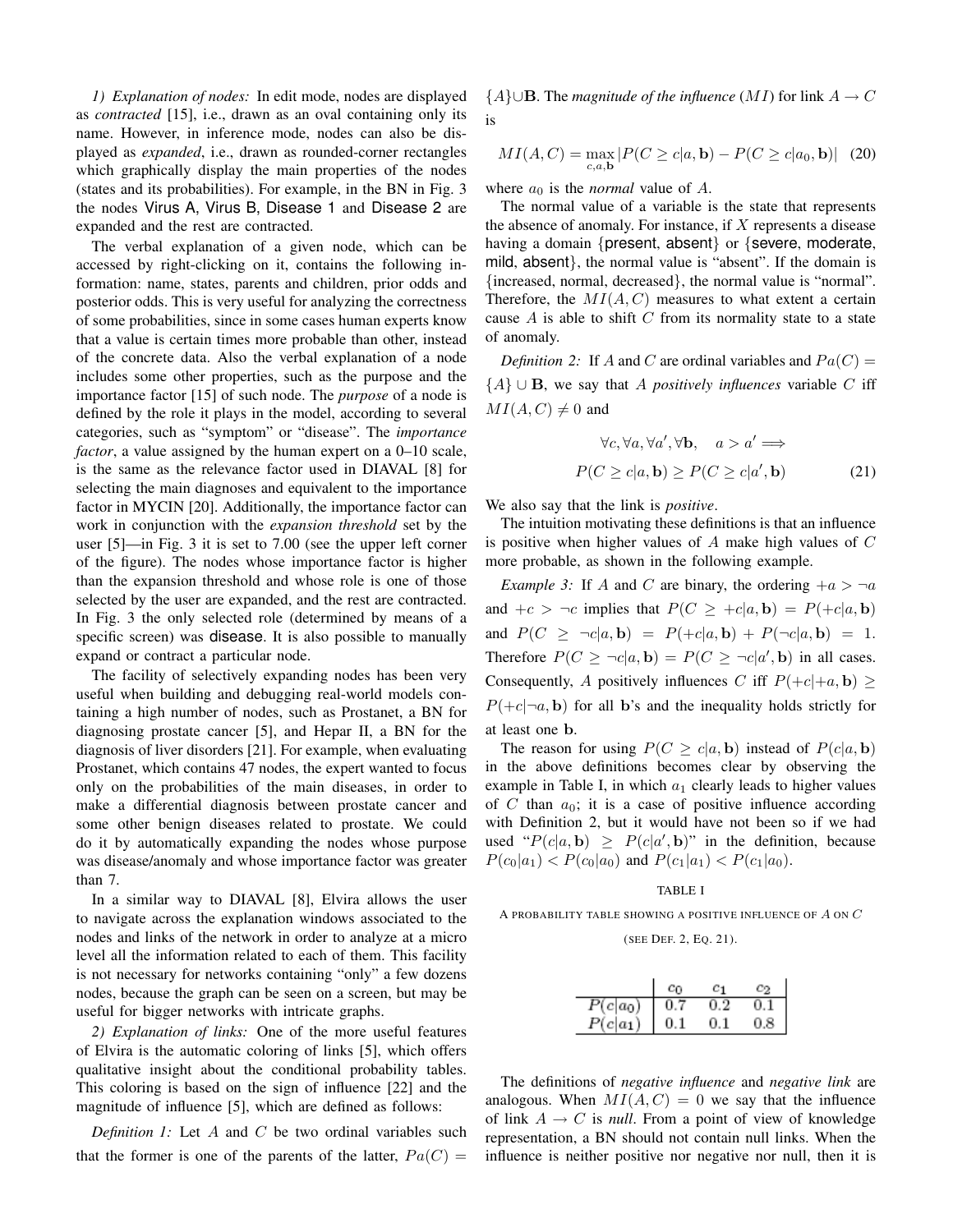said to be *undefined*. A link  $A \rightarrow C$  may be undefined for several reasons. One of them is the case in which A has more than two values and the cumulative probability of  $C$  increases when A changes from  $a_0$  to  $a_1$  but decreases when changing from  $a_1$  to  $a_2$ . For instance, the probability of prostate cancer increases until a man is in his 50's and decreases afterwards. A link can also be undefined if A increases the probability of high values of  $C$  for some configurations of  $B$  and decreases it for other configurations. For instance, a certain drug might be beneficial for a type of patients and harmful for others.

Positive links are colored in red, negative in blue, undefined in purple, and null in black.<sup>4</sup> In Fig. 3 we can see that most links are red, because in general the presence of the cause increases the probability of the effect; the only exception in that example is the link Vaccination—→Disease2, for obvious reasons. We can also see in that figure that the thickness of links varies with the magnitude of influence, i.e., with the strength of the association.

The coloring and the width of links is one of the most powerful tools provided by Elvira in order to help both experts and knowledge engineers to detect wrong influences, which frequently occurs when probabilities are subjectively estimated, and even when the probabilities are obtained from databases, either because of several biases or because of values missing non-randomly. In fact, without Elvira's graphical explanation of the links it would have been much more difficult to detected some wrong probabilities estimated by the experts when building Prostanet [5] and Hepar II [21]. Elvira also allowed us to see at a glance that many of the influences in the database version of Hepar II (i.e., the model in which all the probabilities were drawn from a database) were negative [21], [23], which seriously questioned the validity of that database as a source of information for building BNs.<sup>5</sup>

Additionally, Elvira can offer verbal explanations for a selected link, which we do not describe here because of the lack of space. The interested reader is referred to [15].

*3) Explanation of the network:* Elvira can generate a verbal explanation of the whole network based mainly on the purpose of each node. It consists of a text containing a description of the disease/anomaly nodes, based on their parents and children. For example, a fragment of the verbal explanation of the network in Fig. 3 is: *The network "Two Diseases" represents the following information: The disease / anomaly Virus A has neither causes nor risk factors represented in the network. It may cause the following DISEASES / ANOMALIES: Disease 1, SYMPTOMS: Symptom, SIGNS: Sign.* This tool has been very useful when building the causal graph of Prostanet [5], because the natural-language texts provided by Elvira, which is similar to the way in which the network would be described

<sup>4</sup>The coding of influences and probabilities in Elvira is inspired in physics, where high temperatures are associated with the red color and low temperatures with blue.

<sup>5</sup>Because of our experience in the field of medical applications, we suspect that the quality of some of the databases used for building BNs with learning algorithms may suffer from similar biases. In that case, a cross-validation of the model (against another portion of the database) does not at all mean that the resulting BN represents the real-world correlations and influences.

by a human being, helped the experts to understand the causal model represented by the graph of the BN.

# *B. Explanation of reasoning: evidence cases*

*1) Explanation of an evidence case:* In Elvira an evidence case is defined as a set of findings plus the corresponding posterior probabilities:

*Definition 4:* Given a Bayesian network, defined over a set of variables  $V_C$ , and evidence e, an *evidence case* (*EC*) is a pair  $(e, P^*)$ , where e is the configuration of the observed variables  $E$  that represents the set of findings, and  $P^*$  is the set of posterior probabilities of the unobserved nodes:  $\mathbf{P}^* = \{P(V | \mathbf{e}), V \in \mathbf{V_C} \setminus \mathbf{E}\}.$ 

The individual probabilities  $P(v|\mathbf{e})$  can be observed by inspecting the posterior probability of each value in the expanded nodes, as shown in Fig. 3. Additionally, it is possible to have an overall view of the changes in the probabilities all the variables by selecting *automatic explanation* in the explanation options menu, which performs a coloring of nodes depending on the changes of their posterior probabilities, in accordance with the following definitions.

*Definition 5:* Evidence e influences variable V more than  $\theta$  (with  $\theta > 0$ ) iff

$$
\exists v, |P(V \ge v | \mathbf{e}) - P(V \ge v)| > \theta,\tag{22}
$$

When the influence exists, it is said to be **positive** iff

$$
\forall v, P(V \ge v | \mathbf{e}) \ge P(V \ge v)
$$
 (23)

and it is negative iff

$$
\forall v, P(V \ge v | \mathbf{e}) \le P(V \ge v) \tag{24}
$$

If e does not influence  $V$ , we can say that the influence is null. A non-null influence that is neither positive nor negative is **undefined**. In the case of a binary variable  $V$ , the influence is positive if  $P(+v|e) > P(+v)$ , negative if  $P(+v|e) <$  $P(+v)$  and null if  $P(+v|\mathbf{e}) = P(+v)$ .

This definition, as well as those for the coloring of links in Sec. III-B.2, is based on Wellman's work on qualitative probabilistic networks, *QPN* [22]. However, the fact that our networks contain numerical probabilities and that propagation of evidence is done by quantitative algorithms, allows us to determine the sign of probability changes in many cases in which Wellman's algorithms would lead to "unknown" signs.

The quantitative aspect of influence is measured by the following magnitude:

*Definition 6:* If evidence  $e$  influences variable  $V$ , we define the **magnitude** of the impact of evidence  $\mathbf{e}$  over  $V$ , as

$$
MI_{\mathbf{e}}(V) = \max_{v} |P(V \ge v|\mathbf{e}) - P(V \ge v)| \qquad (25)
$$

If V is a binary variable then  $MI_e(V) = |P(+v|e) P(+v)| = |P(\neg v|\mathbf{e}) - P(\neg v)|.$ 

In Elvira, nodes are colored in red if they receive positive influence from e, in blue if the influence is negative, and in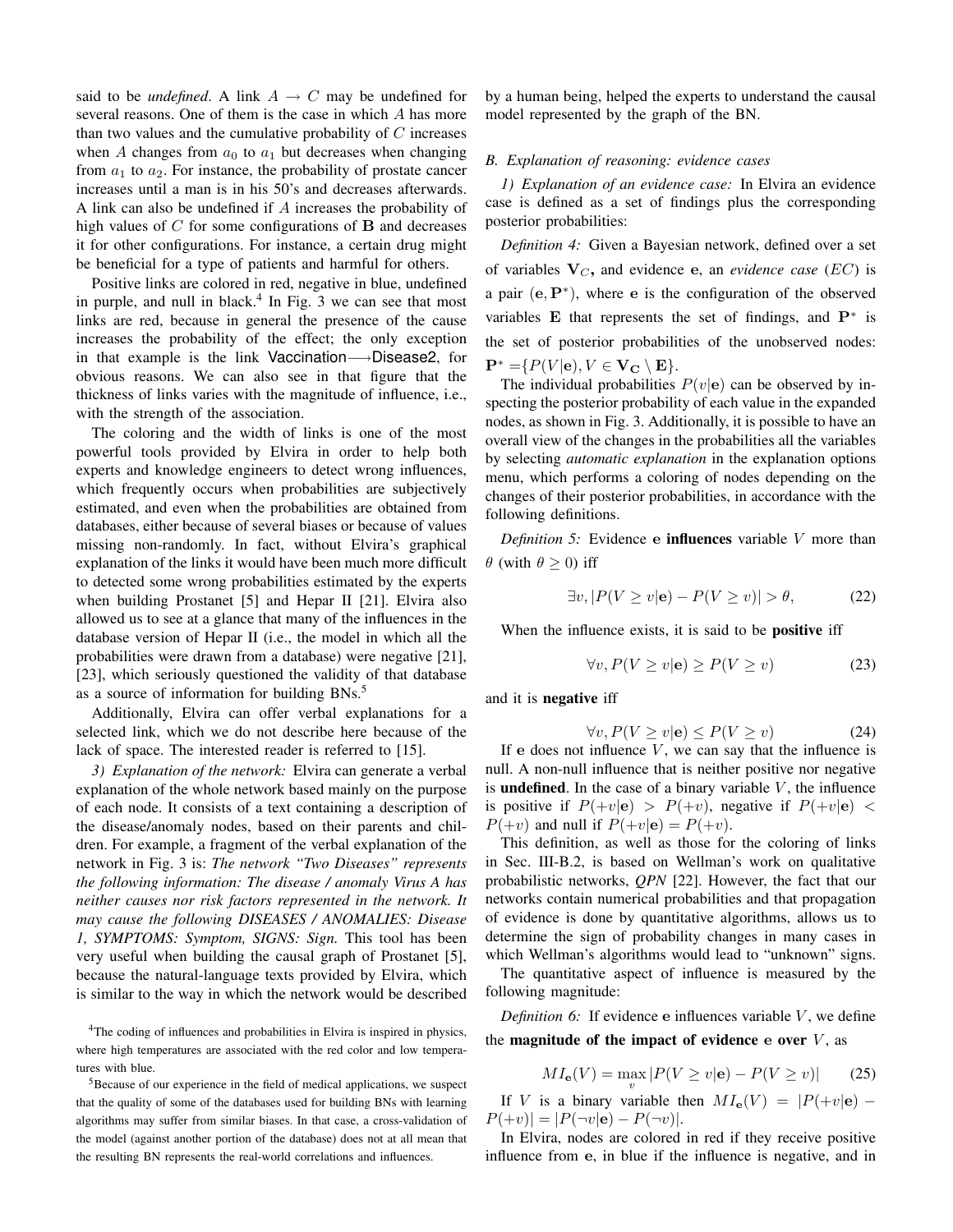purple if it is undefined. If the influence is null, they remain colored in yellow, the default color. The saturation of the color depends on the magnitude of the impact of evidence. The threshold  $\theta$  (cf. Eq. 22) can be set from the GUI.

The coloring of nodes is especially useful to analyze the propagation of evidence along different chains of reasoning [24]. For instance, in Fig. 4 we can see how the finding Xray=positive propagates up to variable Vaccination and why it causes a decrease of  $P$ (vaccination). The coloring of nodes and links offers an intuitive idea of how the probabilities have changed due to evidence propagation. The fact that link Anomaly $\rightarrow$ X-ray is positive explains why a positive finding for X-ray leads to an increase in the probability of Anomaly, which is colored in red—see the rules for the combination of signs in [22]. The same explanation applies to the positive link Disease 2→Anomaly. On the contrary, the link Vaccination→Disease 2 (depicted in blue) is negative, and this explains why an increase in the probability of Disease 2 makes us suspect that the patient was not vaccinated, which is reflected in the blue coloring of node Vaccination.

Additionally, Elvira is able to classify the findings depending on the kind and magnitude of influence that they exert on a certain variable  $V$ , selected by the user, according to the following definitions:

*Definition 7:* Given evidence e, the magnitude of influence exerted by a finding  $f$  over variable  $V$  is

$$
MI_f(V) = \max_v |P(V \ge v|\mathbf{e}) - P(V \ge v|\mathbf{e} \setminus \{f\})| \quad (26)
$$

In this context, we say a finding f *positively influences* variable V iff  $MI_f(V) \neq 0$  and

$$
\forall v, P(V \ge v | \mathbf{e}) > P(V \ge v | \mathbf{e} \setminus \{f\}) \tag{27}
$$

The definitions of *negative* and *null* influence are similar. When a non-null influence is neither positive nor negative, then it is said to be *undefined*. Please note that Definitions 5 and 6 refer to the impact of a set of evidence as a whole, while Definition 7 focuses on the impact of an individual finding (in the context of other findings).

The classification of findings allows the user to understand why the probability of a node receiving different kinds of influence has increased or decreased. For example, given the network in Fig. 3, if the user introduces the evidence {Vaccination=yes, Anomaly=present}, the probability of Disease 2 increases, as shown by the red coloring of this node. The classification of findings helps the user to understand that the positive influence of Vaccination=yes, whose magnitude is 0.493, prevails over the negative influence of Anomaly=present, whose magnitude is only 0.145, as it is shown in Fig. 5.

These explanation options can be accessed by opening a window which contains the following information about the current evidence case:

- 1) The *name* of the case and its associated *findings*.
- 2) The *probability of evidence* e. This may be useful, for instance in medicine, because diagnosing a rare disease

can be explained by a low value of  $P(e)$ . It can also be used to detect conflicts between findings [25].

3) A panel for the *analysis of sensitivity to the evidence*. 6 This panel shows the states of a certain variable V selected by the user, their prior probabilities, their posterior probabilities and the logarithmic ratio of both probabilities for each state v:

$$
S(v|\mathbf{e}) = \lg\left(\frac{P(v|\mathbf{e})}{P(v)}\right)
$$
 (28)

We have chosen this function because its meaning can be easily explained to users: positive values mean that the probability of  $v$  has increased, and vice versa, and the absolute value of S measures the impact of the evidence on  $v$ .

4) Two buttons, How and Why, whose names are inspired in MYCIN's explanation facilities [31]. The How button highlights the chains of reasoning by hiding the links and nodes that are in no active path from the evidence nodes  $E$  to variable  $V$ , and colors the nodes in active paths, as explained in the previous section. The decision of whether a path is active, inactive, or blocked is based on the d-separation criteria [1]. In turn, the Why button opens a window having four list of findings, depending on whether the influence exerted by each one on V is positive, negative, null, or undefined, according with Equation 7, as we have described earlier and illustrated by Fig. 5.

Then, the coloring of the nodes in the paths from the findings to a given variable  $V$  helps the user to analyze how evidence flows through the network, increasing or decreasing the probability of some variables in the way up to  $V$ , with different degrees of intensity. The classification of findings also helps the users to detect the findings that have more impact than others and also the possible conflicts among findings. The study of different evidence cases (see below) allows the user to analyze the impact of each finding by itself and its impact in the context of a whole set of evidence.

*2) Handling several evidence cases:* One of the specific features of Elvira, which differentiates it from the tools developed previously, is its ability to manage several evidence cases simultaneously [15]. By default, Elvira creates a *prior case*, which corresponds to the absence of evidence, and whose associated probabilities are the prior probabilities of each node in the network:  $(\emptyset, \{P(V) | V \in \mathbf{V_C}\})$ . It also generates a new case automatically when the user introduces the first finding. Later, the user can create new cases to accommodate new sets of findings; the new case inherits all the findings of the previous one.

Most of the operations are performed on the *current* case, which can be selected by the user among the list of available

<sup>6</sup>There are two kinds of sensitivity analysis in BNs. *Sensitivity to the evidence*, which we are discussing now, refers to how the set of findings has affected the posterior probabilities [24], [26]. In contrast, the analysis of *sensitivity to the parameters* studies how different variations of the conditional probabilities that define the network would affect the prior and posterior probabilities [27], [28], [29], [30]. In Section IV-F we will discuss the analysis of sensitivity to the parameters in IDs.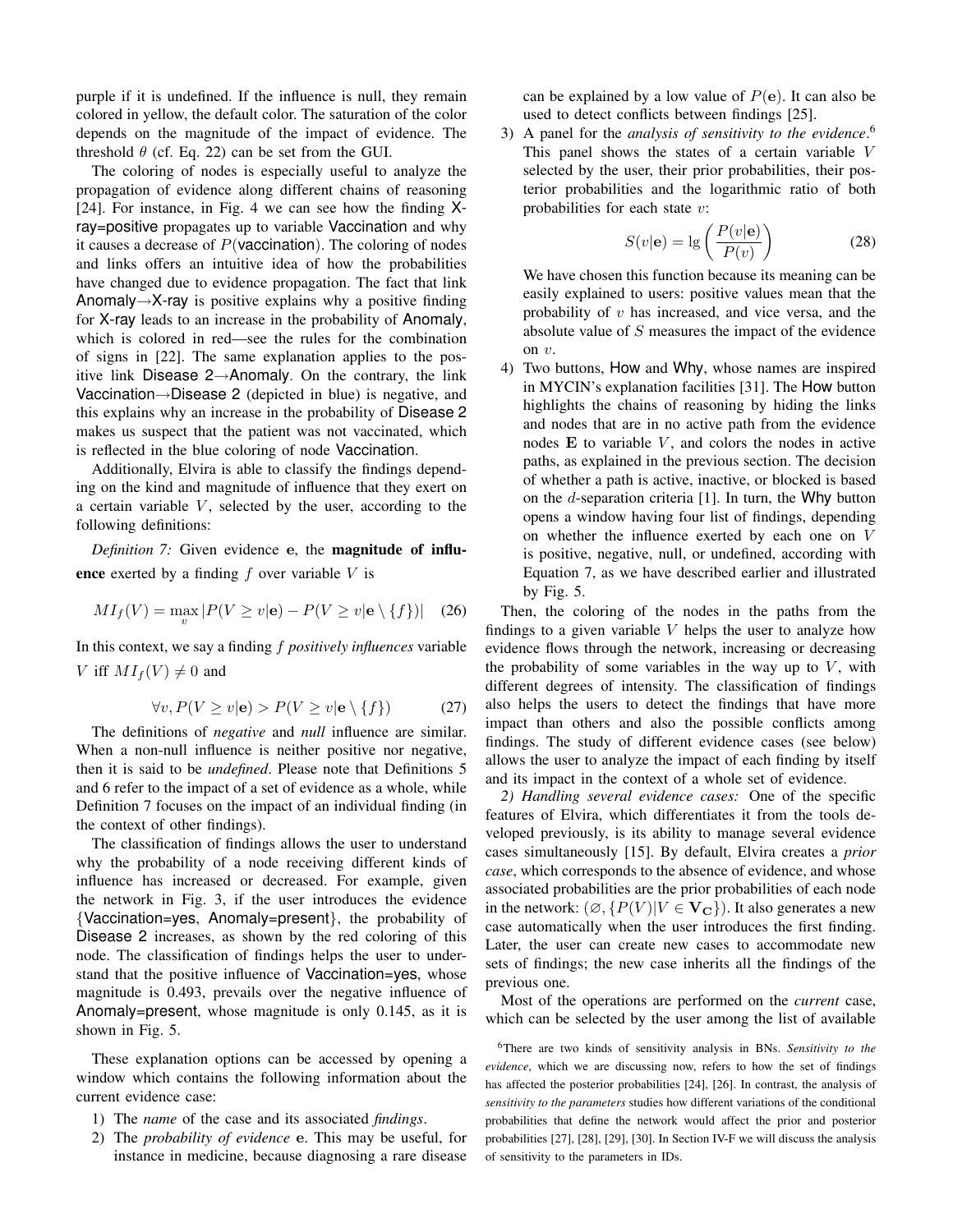cases. A different bar is displayed for each evidence case and each state in the expanded nodes, although the numerical probability is displayed only for the current case. In Fig. 3 four evidence cases are considered—this is why each expanded node has four colored bars associated to each state. The first one is colored in green and it represents the prior probabilities of each node, i.e, the absence of evidence. Nodes whose value is known with certainty, because the current evidence case contains one finding associated to it, are colored in gray. In Fig. 3 the there is only one gray node, Symptom, representing the only finding of the current case. Also the tool bar shows a label with the same color as the current case and its name. For example, in Fig. 3 the current case corresponds to the one colored in red and identified as "Presence of Symptom". If every node were expanded the user could identify the findings associated to the rest of cases because the corresponding colored bars were set to the maximum possible length.

A *monitor of cases* permits the user to control which cases are stored and displayed, to remove cases from memory, and to modify some properties of the cases, such as the name and color that Elvira assigns by default, which helps the user to easily identify each evidence case. For example, in Fig. 3 the current case has been renamed as "Presence of symptom". An *editor of cases* makes it possible to navigate through the different evidence cases stored in the memory, to edit each of them, and to propagate new evidence.

The analysis of the propagation of evidence through chains of reasoning, combined with the possibility of handling several evidence cases simultaneously, has been very useful for our students to have an intuitive understanding of the d-separation properties, a notion that was quite complicated for them before we used Elvira in our tuition. Using some example networks, we illustrate, for instance, the difference between active and inactive paths by showing how the introduction of a certain finding changes the color of some nodes, while others remain in yellow. This change or lack of change in the probabilities can also be seen (when the nodes are expanded) by observing the probability bars. Similarly, the fact that two sets of variables,  $X$  and  $Y$  are d-separated by  $Z$  can be illustrated by first introducing a finding for each variable in Z and then creating a new case that, in addition, contains evidence for some of the variables in  $X$ . It can be clearly seen that the nodes in Y remain in yellow, which means that  $P(\mathbf{y}|\mathbf{z}) = P(\mathbf{y}|\mathbf{z}, \mathbf{x}).$ 

# IV. EXPLANATION OF INFLUENCE DIAGRAMS IN ELVIRA

#### *A. Explanation of the model*

The explanation of IDs in Elvira is based, to a great extent, on the methods developed for explanation of BNs. One of the methods that have proven to be more useful is the automatic colorings of links. The definitions in Section III-A.2 for the sign of influence and magnitude of influence, inspired on [22], have been adapted to utility nodes as follows:

*Definition 8:* Let U be an ordinary utility node having  $\alpha_U$  $\neq \beta_U$  (see Equations 13 and 14) and  $Pa(U) = \{A\} \cup B$ . The *magnitude of the influence* (MI) for the link  $A \rightarrow U$  is

$$
MI(A, U) = norm_U(\max_{a, \mathbf{b}} |\psi_U(a, \mathbf{b}) - \psi_U(a_0, \mathbf{b})|) \quad (29)
$$

We say that A *positively influences* variable U iff  $MI(A, U) \neq 0$  and

$$
\forall a, \forall a', \forall \mathbf{b}, a > a' \Longrightarrow \psi_U(a, \mathbf{b}) \ge \psi_U(a', \mathbf{b}) \tag{30}
$$

We also say that the link is *positive*.

The definitions of *negative influence* and *negative link* are analogous. When  $MI(A, U) = 0$  the influence of link  $A \rightarrow U$ is said to be *null*; in that case, link  $A \rightarrow U$  should be removed. When the influence is neither positive nor negative nor null, then it is said to be *undefined*.

For instance, in Fig. 1 the link  $X \to Y$  is colored in red because it represents a positive influence: the presence of the disease increases the probability of a positive result of the test. The link  $X \to U_1$  is colored in blue because it represents a negative influence: the disease decreases the expected quality of life. The link  $D \to U_1$  is colored in purple because its influence is undefined: the treatment is beneficial for patients suffering from  $X$  but detrimental for healthy patients.

As in the case of BNs, the coloring of links in Elvira has been very useful for debugging IDs, by detecting probability and utility tables whose numerical values do not agree with the qualitative influences assessed by the expert.

# *B. Displaying the results of inference*

In Section II-B.3 we have seen that, given a strategy  $\Delta$ , an ID can be converted into a Cooper policy network (CPN), which is a true Bayesian network. Consequently, all the explanation capabilities for BNs are also available for IDs by exploiting such transformation.

The information displayed for nodes depends on the kind of node—see Fig. 6. Chance and decision nodes display bars and numbers corresponding to the probabilities of their states,  $P_{\Delta}(v)$ , a marginal probability of  $P_{\Delta}(\mathbf{v}_C, \mathbf{v}_D)$ , defined by Equation 5.  $P_{\Delta}(v)$  is the probability that a chance variable  $V$  takes a certain value  $v$ , or the probability that the decision maker chooses option v for decision V [32].  $P_{\Delta}(v)$  can be computed on the Cooper policy network (CPN) by means of Equation 16. Each utility node  $U$  displays the expected utility  $EU_U(\Delta)$ , defined by Equation 8, which is computed by propagating on the CPN and transforming back with the use of Equation 18. The guide bar (black line) indicates the range of the utilities.

Links pointing into a decision node  $D$  are drawn with the color and thickness indicated in Section III-A.2, by examining the policy  $P_D$  (returned by the evaluation of the ID) as if it were the conditional probability table of a chance node. Nonforgetting links added during the evaluation of the diagram [33], [34], such as link  $T \rightarrow D$  in Fig. 6, are drawn as discontinuous arrows.

Elvira, as most software tools for IDs, can show the utility table associated to each decision. For instance, in Table II each column corresponds to a configuration  $(t, y)$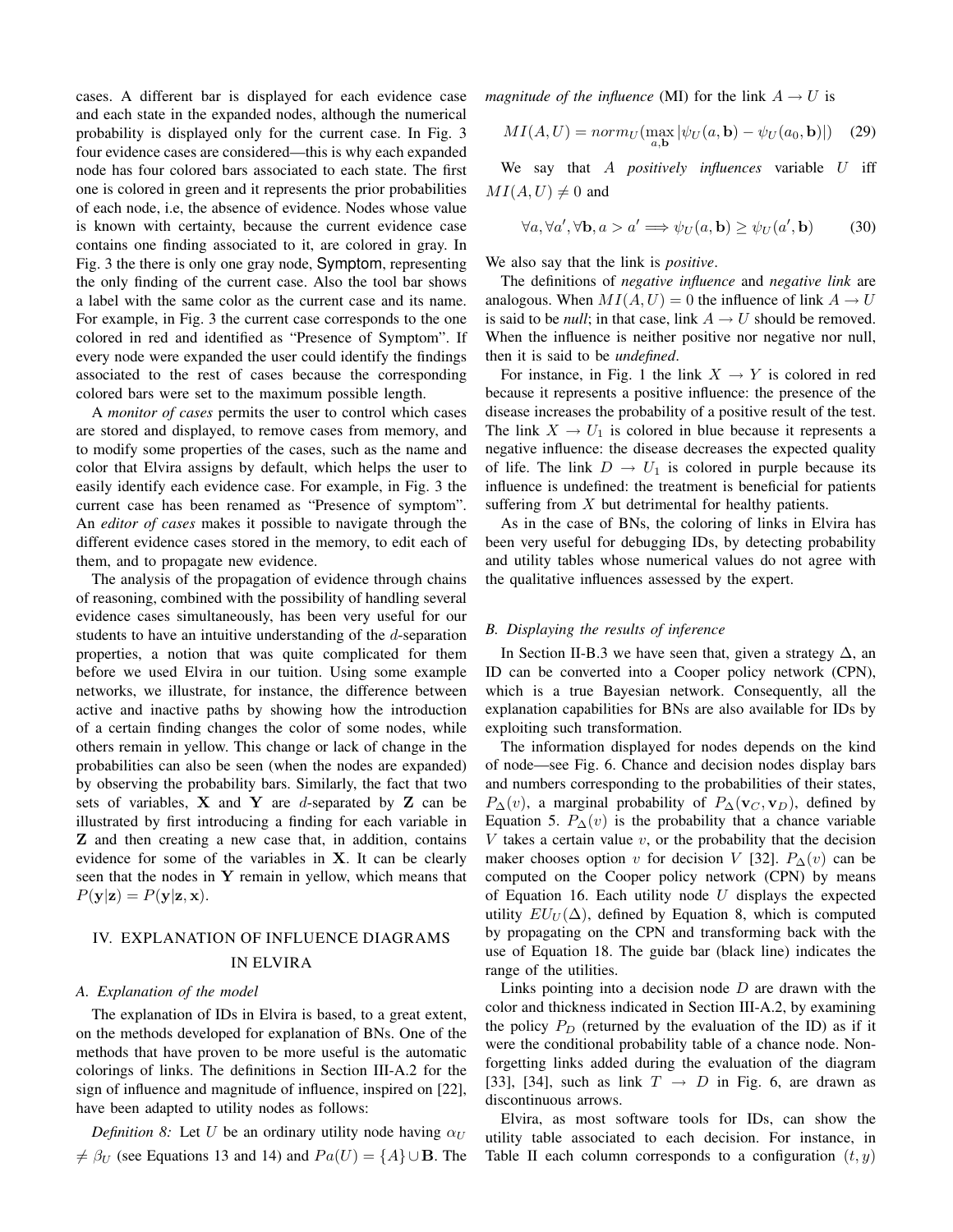of the informational predecessors of decision D and each cell contains the expected utility of option  $d$  given  $t$  and  $y$ provided that every future decision will be made optimally  $EU(d|iPred(d)) = EU(d|t, y)$ . In that table the order of the variables in  $IPred(D)$  is chosen to make it compatible with the partial order induced by the ID, i.e., the order in which the observations and decisions are known by the decision maker during the decision process.

#### TABLE II

EXPECTED UTILITIES FOR DECISION  $D$  in the ID in Figure 1.

| Test T   | $\ldots$ yes  | ives.            | Ino.                  | Inolnol         |
|----------|---------------|------------------|-----------------------|-----------------|
| Result Y | positive      | <b>Inegative</b> | $[not$ performed $[]$ |                 |
| lyes     | $\dots$ 81.05 | 187.93           | 189.3                 | <b>CONTRACT</b> |
| Ino      | 49.32         | 197.51           | 195.1                 | .               |

The highest utility in each column is highlighted in red. We have contracted the columns that represent impossible scenarios, i.e., configurations such that  $P(iPred(D))=0.$ 

This table is used by the evaluation algorithm to compute the optimal policy; in this example,  $d_{opt} = \arg \max_d EU(d|t, y)$ , as shown in Table III. A toggle allows the user to view either the expected utilities for a decision (Table II) or the optimal policy (Table III).

#### TABLE III

OPTIMAL POLICY FOR DECISION  $D$  in the ID in Figure 1.

| Test T      | $\ldots$ yes. | ives.            | mo.                    | ino ino |
|-------------|---------------|------------------|------------------------|---------|
| Result Y    | positive      | <b>Inegative</b> | $ not$ performed $   $ |         |
| Treatment D | l…lyes.       | Ino              | Ino                    |         |

#### *C. Explanation of reasoning: decision trees*

Initially, IDs were proposed as an alternative representation for decision trees (DTs) [2]. Not surprisingly, the first algorithm for evaluating IDs was to expand the equivalent DTs. Nowadays we have much more efficient algorithms for IDs, such as arc reversal [17], [33], [34] and variable elimination [3], [35], but the operations that they perform are only understood by experts in probabilistic graphical models. On the contrary DTs are easily understood by many users, because human beings tend to analyze decision problems by figuring out the possible scenarios, and each branch of a DT just represents a possible scenario, having a certain probability and a certain utility. An additional reason for using DTs when building medical decision-support systems is that most of the physicians learned about them as pregraduate students, and even many of them have done decision analysis with some software packages for DTs.

For this reason, even though Elvira uses the most efficient algorithms for evaluating IDs (otherwise it would be impossible to solve large models), it also offers the possibility of converting an ID into an equivalent DT and expanding and contracting its branches to the desired level of detail. Clearly, in the case of models containing dozens of nodes only a fraction of the branches can be expanded.

This idea, even though not original, has proven to be very useful in many situations. For instance, given the ID in Fig. 1, if the user wonders how Elvira obtained the utilities and the policy for  $D$ , it is possible to expand the DT shown in Fig. 7. In particular, the value  $EU(D=yes|T=yes, Y=positive) = 81.05$  in Table II, which also appears in the branch  $\{T=\text{yes}, Y=\text{positive}, D=\text{yes}\}\$ in the DT, can be explained as the weighted average of the utility for the presence of the disease  $(U = 78.00, \text{ with}$ probability 0.70) and the utility for the absence of the disease  $(U = 88.00$ , with probability 0.30). In turn, the utility for the disease,  $U = 78.00$  can be explained as the utility associated to the quality of life,  $U_1(x, d) = 80.00$  minus the cost of test,  $U_2 = 2.00$ . In the same way, the DT can explain the value  $EU(D=no|T=yes, Y=positive) = 49.32$  in Table II.

The optimal decision for scenario  $\{T=\text{ves}, Y=\text{positive}\}\$ is D=yes, because  $81.05 > 49.32$ . For this reason, branch  ${T=yes, Y=positive, D=yes}$  in the DT is highlighted with a red square, in accordance the highlighting of value 81.05 in Table II.

Therefore, the main difference of Elvira with respect to other software tools is that, in addition to showing the (global) expected utility of each branch, it can also show the individual utilities that compose it, i.e., the utilities associated to the utility nodes other than  $U_0$ .

#### *D. Introduction of evidence*

Elvira's ability to manage several evidence cases simultaneously in BNs is also available for IDs. The evidence is introduced in the ID by using its corresponding Cooper policy network. Given evidence e, Elvira displays for each chance and decision node V the probability  $P_{\Delta}(v|\mathbf{e})$  (cf. Eqs. 6 and 17), and for each utility node  $U$  the expected utility  $EU_U(\Delta, e)$  (cf. Eqs. 7 and 19), as shown in Fig. 8.

*1) Clarifying the concept of evidence in influence diagrams:* In order to avoid confusions, we must mention that the meaning of evidence in Elvira is very different from its meaning in some methods oriented to the computation of the value of information in IDs, such as [36], [37], [38]. For those methods, the introduction of evidence e leads to a different decision problem in which the values of the variables in E would be known with certainty before making any decision. For instance, introducing evidence  $\{+x\}$  in the ID in Fig. 1 would mean that  $X$  were known when making decisions  $T$ and D. Therefore, the expected utility of the new decision problem, which we call "Ezawa's scenario" [38], would be

$$
\max_{t} \sum_{y} \max_{d} P(y | +x:t, d) \cdot (\underbrace{U_1(+x, d) + U_2(t)}_{U_0(+x, d,t)})
$$

where  $P(y|+x : t, d) = P(+x, y : t, d)/P(+x : t, d) =$  $P(\pm x, y : t)/P(\pm x) = P(y|\pm x : t)$ . In spite of the apparent similarity of this expression with Equation 12, the optimal strategy changes significantly from "test, and treat only if the result is positive" to "always treat, without testing", because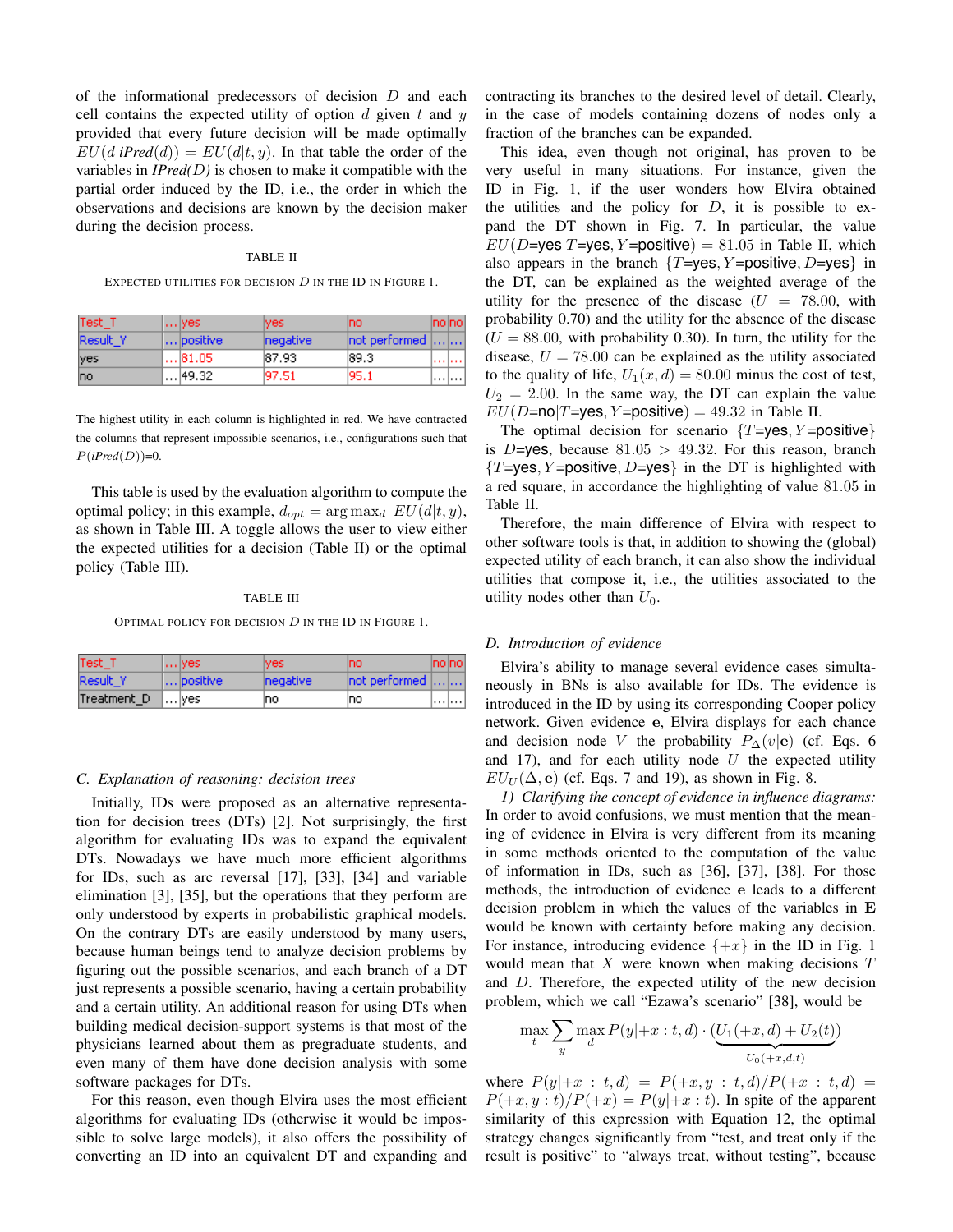if we knew with certainty that the disease  $X$  is present. the result of the test would be irrelevant. The *MEU* for the new decision problem would be  $U_0(+x, +d, \neg t) = U_1(+x, +d)$ .

In contrast, the introduction of evidence in Elvira does not lead to a new decision scenario nor to a different strategy, since the strategy is determined *before* introducing the "evidence". Put another way, when introducing evidence in Elvira we adopt the point of view of an external observer of a system including the decision maker as one of its components. The probabilities and expected utilities given by Equations 5 and 7 are those corresponding to the subpopulation indicated by e when the decision maker applies strategy  $\Delta$ . For instance, given the evidence  $\{+x\}$ , the probability  $P_{\Delta}(+t|+x)$  shown by Elvira is the probability that a patient suffering from  $X$  receives the test, which is 1 (it was 0 in Ezawa's scenario), and  $P_{\Delta}(+d|+x)$ is the probability that he receives the treatment; contrary to Ezawa's scenario, this probability may differ from 1 because of false negatives. The expected utility for a patient suffering from  $X$  is

$$
EU(\Delta, \{+x\}) =
$$
  
=  $\sum_{t,y,d} P_{\Delta}(t, y, d|+x) \cdot (U_1(+x, d) + U_2(t))$ 

where  $P_{\Delta}(t, y, d|+x) = P_{\Delta}(t) \cdot P(y|t, +x) \cdot P_{\Delta}(d|t, y)$ . For the optimal strategy,

$$
EU(\Delta_{opt}, \{+x\}) = [P(+y|+x) \cdot U_1(+x, +d)+ P(\neg y|+x) \cdot U_1(+x, \neg d)] + U_2(+t)
$$

A second difference is that the evidence introduced in Elvira may include "findings" for decision variables. For instance,  $e = \{+d\}$  would represent the subpopulation of patients who have received therapy, and  $P_{\Delta}(+x|+d)$  is the probability that a patient receiving therapy has disease X.

And the third difference is that Elvira admits the possibility of analyzing non-optimal strategies, as we will see below.

We must stress that the two approaches are not rivals. They correspond to different points of view when considering evidence in IDs and can complement each other in order to perform a better decision analysis and to explain the reasoning. We have implemented first the options that, in our opinion, can be more useful, but in the future we will implement as well Ezawa's method and the possibility of computing the expected value of perfect information (EVPI).

*2) Example:* Fig. 8 shows two evidence cases. In this example,  $\Delta$  is the optimal strategy obtained when evaluating the ID, because no policy was imposed by the user. The first evidence case in Fig. 8 is the *prior case*, which was also displayed in Fig. 6. Its probabilities and expected utilities are those of the general population. The second evidence case is given by  $e = \{+y\}$ ; i.e., it displays the probabilities and utilities of the subpopulation of patients in which the test has given a positive result. Node  $Y$  is colored in gray to highlight the fact that there is evidence about it. The probability  $P_{\Delta}(+x|+y)$ , represented by a red bar, is 0.70; the green bar close to it represents the probability of  $+x$  for the prior case, i.e.,  $P_{\Delta}(+x)$ , which equals  $P(+x)$  because the decision maker's actions do not affect  $X$ . The red bar is longer than the green one because  $P_{\Delta}(+x|+y) > P_{\Delta}(+x)$ , as it was expected from the fact that link  $X \rightarrow Y$  is positive. The global utility for the second evidence case,  $EU(\Delta, \{+y\})$ , represented by a red bar in node  $U_0$ , is smaller than  $EU(\Delta, \emptyset)$ , the expected utility for the general population, represented by a green bar, because the presence of the symptom worsens the prognosis. The red bar for Treatment=yes, which represents  $P_{\Delta}(+d|+y)$ , is 1.00 because the optimal strategy determines that all symptomatic patients must be treated. Similarly,  $P_{\Delta}(+t|+y) = 1.00$  because a positive result of the test implies that the test has been done.

*3) Debugging influence diagrams by introducing evidence:* The possibility of introducing evidence in Elvira has been useful for building IDs in medicine [10]: before having this explanation facility, when we were interested in computing the posterior probability of a certain diagnosis given a set of findings, we needed to manually convert the ID into a BN by removing decision and utility nodes. Each time the ID was modified, even slightly, we had to repeat this conversion, which was tedious and time consuming. (When building medical expert systems, the time of interaction with the experts is a precious resource that must not be waisted.) This was the reason for implementing a facility that allowed us to compute the probabilities directly on the ID, which is much more convenient.

# *E. What-if reasoning: analysis of non-optimal strategies*

In Elvira it is possible to have a strategy in which some of the policies are imposed by the user and the others are computed by maximization. The way of imposing a policy consists in setting a probability distribution  $P_D$  for the corresponding decision  $D$  by means of Elvira's GUI; the process is identical to editing the conditional probability table of a chance node. In fact, such a decision will be treated by the inference algorithms as if it were a chance node, and the maximization will be performed only for the rest of the decisions.

This way, in addition to computing the optimal strategy (when the user has imposed no policy), as any other software tool for IDs, Elvira also permits to analyze how the expected utilities and the rest of the policies would vary if the decision maker chose a non-optimal policy for some of the decisions (what-if reasoning).

The reason for implementing this explanation facility is that when we were building a certain medical influence diagram [10] our expert wondered why the model recommended not to perform a certain test. We wished to compute the a posteriori probability of the disease given a positive result in the test,  $P_{\Delta}(+x|+y)$ , but we could not introduce this "evidence", because it was incompatible with the optimal policy (not to test):  $P_{\Delta}(+y) = 0$ . After we implemented the possibility of imposing non-optimal policies (in this case, performing the test) we could see that the posterior probability of the disease remained below the treatment threshold even after a positive result in the test, and given that the result of the test would be irrelevant, it was not worthy to do it.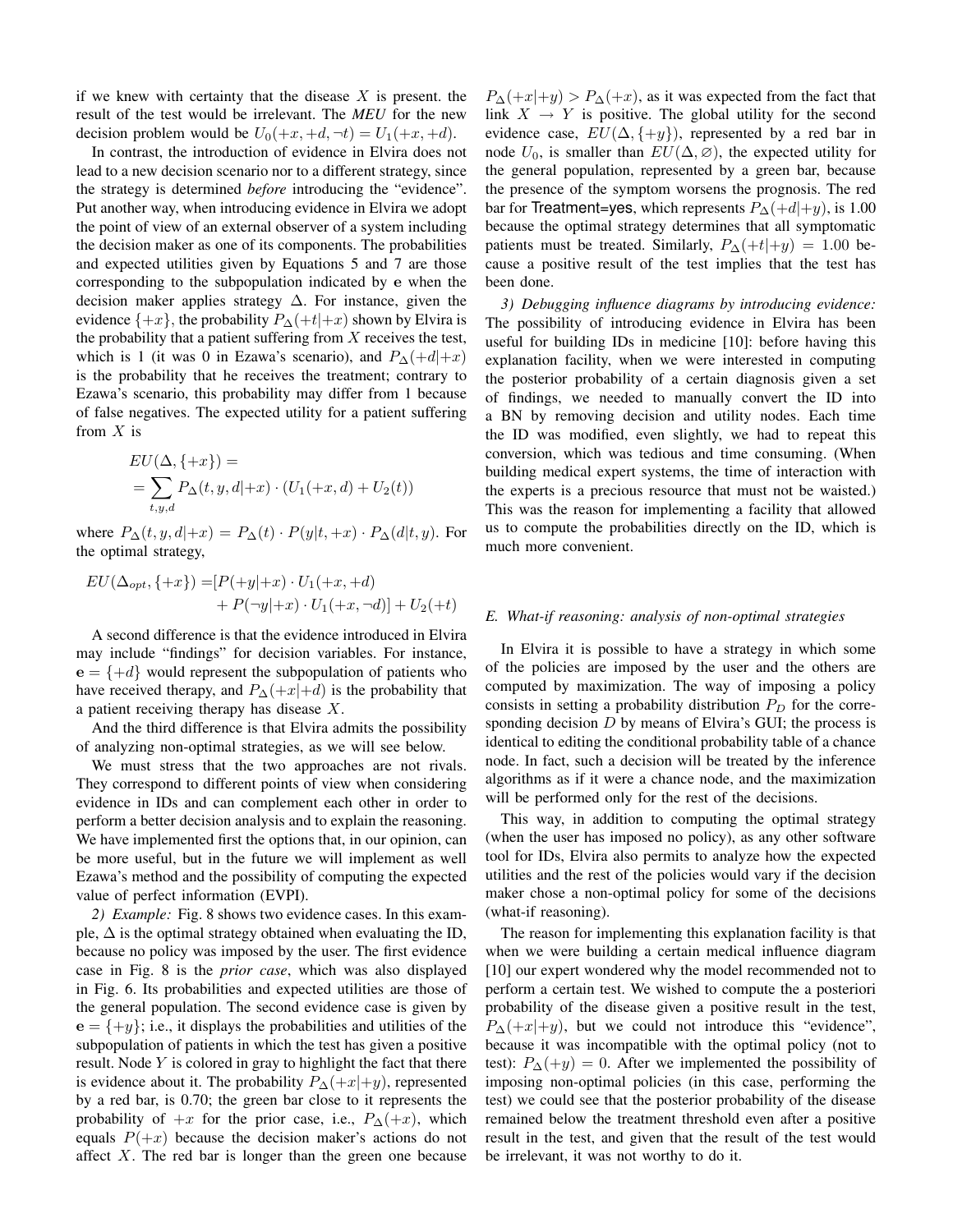#### *F. Sensitivity analysis and decision thresholds*

Recently Elvira has been endowed with some well-known sensitivity analysis tools, such as one-way sensitivity analysis, tornado diagrams, and spider diagrams [39], which can be combined with the above-mentioned methods for the explanation of reasoning. One-way sensitivity analysis can be used for finding treatment thresholds in different scenarios [40] and, in consequence, to explain the optimal policies. For instance, in Fig. 9, which shows the results of one-way sensitivity analysis on the prevalence of  $X$  for the ID given in Fig. 1. This graph is obtained by evaluating several instances of the ID, each having a different value of  $P(+x)$ . We can see that the treatment threshold is approximately 0.17, i.e., when  $P(+x) < 0.17$  the best option is not to treat the patient, and when  $P(+x) > 0.17$ it is better to treat.

By introducing evidence about  $Y$  in the ID we can see that  $P(+x|+y) = 0.83$ ; this means that the prevalence of X in the subpopulation  $\{+y\}$  is 0.83, which is above the 0.17 threshold. In contrast,  $P(+x|\neg y) = 0.015 < 0.17$ . This explains why the optimal policy for  $D$  is to treat only after a positive result of the test. In the construction of more complex IDs this kind of analysis has been useful for understanding why some tests are necessary or not, and why sometimes the result of a test is irrelevant, as discussed in the previous section.

# V. RELATED WORK AND FUTURE RESEARCH

In spite of the importance of explanation in artificial intelligence, for the reasons mentioned in Section I, most software tools for building expert systems —either probabilistic or heuristic— offer no facilities for this task. There are several prototype systems developed to demonstrate new explanation options, but most of them never became publicly available see [4], [7] for a review. Among the few available environments for probabilistic graphical models endowed with some explanation facilities, we can mention the following:

- BayesiaLab<sup>7</sup>, Netica<sup>8</sup>, and especially SamIam<sup>9</sup>, are able to perform an *analysis of sensitivity to the parameters* of the model in BNs (see Footnote 6). TreeAge<sup>10</sup> can convert an ID into a decision tree (in fact, the main representation framework in TreeAge are decision trees, not IDs) and to perform several types of analysis of sensitivity to the parameters.
- GeNIE<sup>11</sup>, Hugin<sup>12</sup>, and MSBNx<sup>13</sup> permit to compute the *value of information*.
- Recent versions of BayesiaLab are able to simultaneously display probability bars for several evidence cases simultaneously, and to represent the sign and magnitude of influences by the color and thickness of links, as in Elvira.

• The latest version of Hugin can perform an *analysis of sensitivity to evidence* in BNs and IDs.

Clearly, Elvira offers more explanation facilities than any of these tools, but there are still many options that can be added. In particular, we will further explore the generation of verbal explanations and the possibility of adapting them to different user needs. However, the goal of offering a natural language dialog between human users and Elvira is still impossible given the current state of the art.

We are currently in the process of implementing probabilistic analysis of sensitivity to the parameters in Elvira. Other kinds of sensitivity analysis for both BNs and IDs will be added in the future. It would also be possible to integrate sensitivity analysis in IDs with the expansion of decision trees.

As mentioned above, we also intend to implement new facilities for introducing evidence in Ezawa's style [38] and for computing the value of information—see Sec. IV-D.1. On the other hand, we are studying how to obtain a set of rules that summarize a strategy; for instance, "if the patient presents with symptom  $S$  and the blood test is positive, then apply treatment  $T$ ; otherwise, do not treat"; see the work by Fernandez del Pozo et al. [41] on this subject. The work on explanation in factored Markov decision processes by Elizalde et al. [42], which focuses on the variable that receives the higher impact from an action performed by the decision maker, may be applied to ordinary IDs as well.

Other techniques indirectly related with explanation are the facility of dealing with submodels, the possibility of simplifying the model [5] in order to improve both the efficiency of the algorithms and the generation of explanations, the application of different techniques for the visualization of Bayesian networks [43], and the development of a graphical user interface that facilitates the construction of BNs and IDs by non-expert users.

In any case, the new explanation options for Elvira will be selected as a response to the most relevant needs detected in our research on building medical application and in our task of teaching probabilistic graphical models to computer science students and to health professionals.

Finally, we intend to use Elvira for developing models in other domains, such as financial risk analysis, costeffectiveness studies, and collaborative e-learning, which will certainly pose new challenges for the explanation of the models and the reasoning.

## VI. CONCLUSION

In this paper we have described the main explanation facilities for Bayesian networks and influence diagrams implemented in Elvira, a public software package, and how they have helped us in building medical applications [23] and when teaching probabilistic graphical models to pre- and postgraduate students [11]. In our experience, the most useful explanation options for BNs among those offered by Elvira are, in this order, the simultaneous display of several evidence cases, the possibility of coding the sign and magnitude of influences by the color and thickness of links, and the explanation of evidence cases by highlighting the active chains

<sup>7</sup>http://www.bayesia.com.

<sup>8</sup>http://www.norsys.com/netica.html.

<sup>9</sup>http://reasoning.cs.ucla.edu/samiam/. Its acronym stands for "Sensitivity Analysis, Modeling, Inference and More".

<sup>10</sup>http://www.treeage.com/.

<sup>11</sup>http://genie.sis.pitt.edu/.

<sup>12</sup>http://www.hugin.com.

<sup>13</sup>http://research.microsoft.com/adapt/MSBNx/.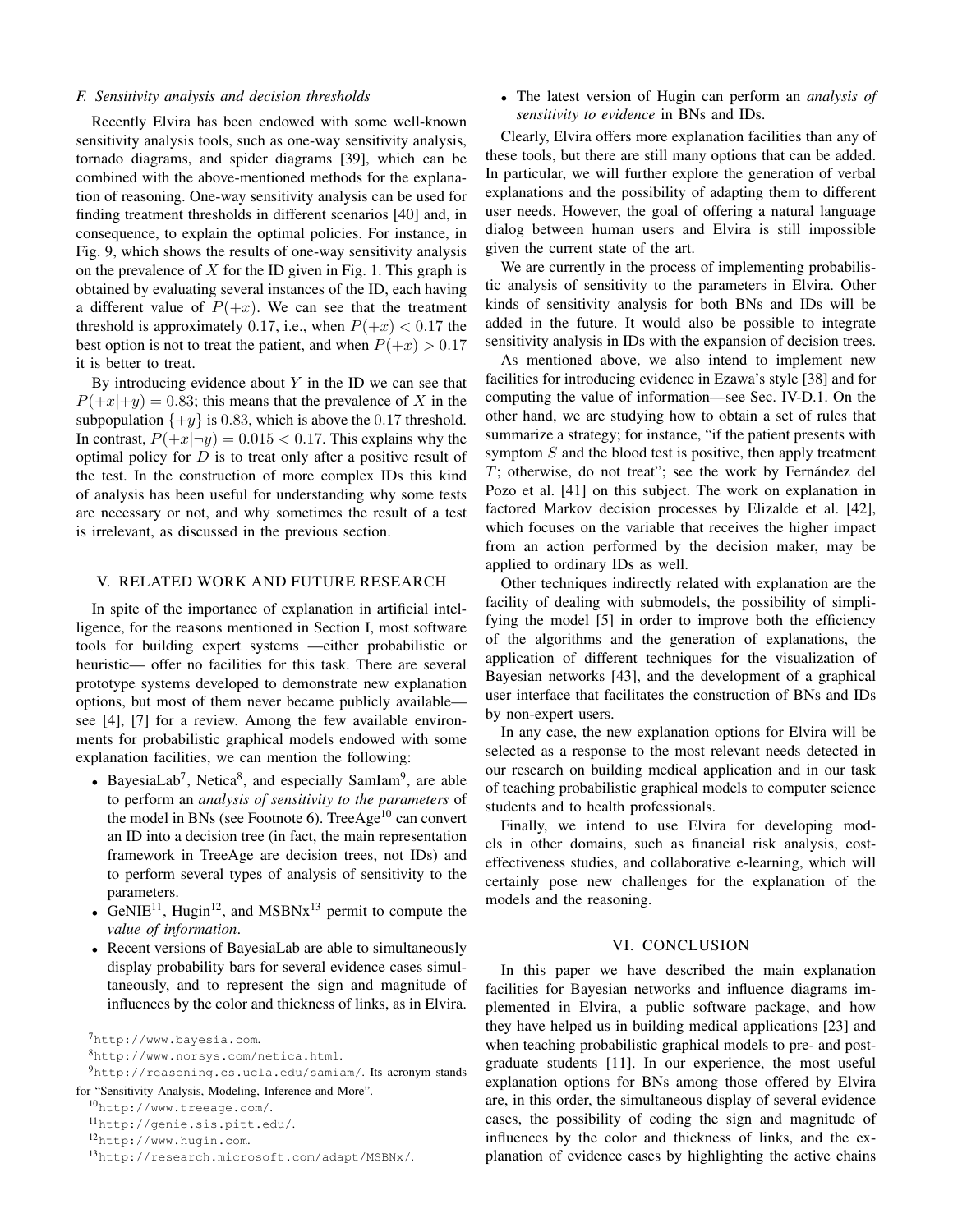of reasoning, which includes the coloring of nodes in those chains. With respect to IDs, the most useful options are the possibility of introducing evidence, the conversion of IDs into decision trees, the possibility of analyzing non-optimal policies imposed by the user, and the analysis of sensitivity to the parameters. Further research is still necessary to make probabilistic reasoning more understandable to human users.

### **ACKNOWLEDGMENTS**

The conversion of IDs into decision trees and sensitivity analysis in IDs have been implemented in Elvira by Jorge Fernández and Jacinto Ruiz, respectively, two students of the Computer Science School of the UNED, under the supervision of the authors of this paper.

This work has been partially financed by the Spanish CICYT under projects TIC-97-1135-C04 and TIC-2001-2973- C05. The second author has benefited from a grant from the Department of Education of the Comunidad de Madrid, partially covered by the European Social Fund (ESF).

#### **REFERENCES**

- [1] J. Pearl, *Probabilistic Reasoning in Intelligent Systems: Networks of Plausible Inference*. San Mateo, CA: Morgan Kaufmann, 1988.
- [2] R. A. Howard and J. E. Matheson, "Influence diagrams," in *Readings on the Principles and Applications of Decision Analysis*, R. A. Howard and J. E. Matheson, Eds. Menlo Park, CA: Strategic Decisions Group, 1984, pp. 719–762.
- [3] F. V. Jensen, *Bayesian Networks and Decision Graphs*. New York: Springer-Verlag, 2001.
- [4] C. Lacave and F. J. Díez, "A review of explanation methods for Bayesian networks," *Knowledge Engineering Review*, vol. 17, pp. 107–127, 2002.
- [5] C. Lacave, "Explanation in causal Bayesian networks. Medical applications," Ph.D. dissertation, Dept. Inteligencia Artificial. UNED, Madrid, Spain, 2003, in Spanish.
- [6] J. W. Wallis and E. H. Shortliffe, "Customized explanations using causal knowledge," in *Rule-Based Expert Systems: The MYCIN Experiments of the Stanford Heuristic Programming Project*, B. G. Buchanan and E. H. Shortliffe, Eds. Reading, MA: Addison-Wesley, 1984, ch. 20, pp. 371– 388.
- [7] C. Lacave and F. J. Díez, "A review of explanation methods for heuristic expert systems," *Knowledge Engineering Review*, vol. 19, pp. 133–146, 2004.
- [8] F. J. Díez, J. Mira, E. Iturralde, and S. Zubillaga, "DIAVAL, a Bayesian expert system for echocardiography," *Artificial Intelligence in Medicine*, vol. 10, pp. 59–73, 1997.
- [9] C. Lacave and F. J. Díez, "Knowledge acquisition in Prostanet, a Bayesian network for diagnosing prostate cancer," in *Proceedings of the Seventh International Conference on Knowledge-Based Intelligent Information and Engineering Systems (KES'2003)*, ser. Lecture Notes in Computer Science, vol. 2774. Oxford, UK: Springer, Berlin, Germany, 2003, pp. 1345–1350.
- [10] M. Luque, F. J. Díez, and C. Disdier, "Influence diagrams for medical decision problems: Some limitations and proposed solutions," in *Proceedings of the Intelligent Data Analysis in Medicine and Pharmacology*, J. H. Holmes and N. Peek, Eds., 2005, pp. 85–86.
- [11] F. J. Díez, "Teaching probabilistic medical reasoning with the Elvira software," in *IMIA Yearbook of Medical Informatics*, R. Haux and C. Kulikowski, Eds. Sttutgart: Schattauer, 2004, pp. 175–180.
- [12] M. Henrion and M. Druzdzel, "Qualitative propagation and scenariobased approaches to explanation of probabilistic reasoning," in *Proceedings of the 6th Conference on Uncertainty in Artificial Intelligence (UAI'90)*, Cambridge, MA, 1990, pp. 17–32.
- [13] P. Sember and I. Zukerman, "Strategies for generating micro explanations for Bayesian belief networks," in *Proceedings of the 5th Workshop on Uncertainty in Artificial Intelligence*, Windsor, Ontario, 1989, pp. 295–302.
- [14] T. Elvira Consortium, "Elvira: An environment for creating and using probabilistic graphical models," in *Proceedings of the First European Workshop on Probabilistic Graphical Models (PGM'02)*, Cuenca, Spain, 2002, pp. 1–11.
- [15] C. Lacave, R. Atienza, and F. J. Díez, "Graphical explanation in Bayesian networks," in *Proceedings of the International Symposium on Medical Data Analysis (ISMDA-2000)*. Frankfurt, Germany: Springer-Verlag, Heidelberg, 2000, pp. 122–129.
- [16] M. J. Druzdzel and R. Flynn, "Decision support systems," in *Encyclopedia of Library and Information Science*, A. Kent, Ed. New York: M. Dekker, Inc., 2000, vol. 67, pp. 120–133.
- [17] J. A. Tatman and R. D. Shachter, "Dynamic programming and influence diagrams," *IEEE Transactions on Systems, Man, and Cybernetics*, vol. 20, pp. 365–379, 1990.
- [18] R. G. Cowell, A. P. Dawid, S. L. Lauritzen, and D. J. Spiegelhalter, *Probabilistic Networks and Expert Systems*. New York: Springer-Verlag, 1999.
- [19] G. F. Cooper, "A method for using belief networks as influence diagrams," in *Proceedings of the 4th Workshop on Uncertainty in AI*, University of Minnesota, Minneapolis, MN, 1988, pp. 55–63.
- [20] V. L. Yu, L. M. Fagan, S. M. Wraith, W. J. Clancey, A. C. Scott, J. F. Hannigan, R. L. Blum, B. G. Buchanan, and S. N. Cohen, "An evaluation of MYCIN's advice," in *Rule-Based Expert Systems: The MYCIN Experiments of the Stanford Heuristic Programming Project*, B. G. Buchanan and E. H. Shortliffe, Eds. Reading, MA: Addison-Wesley, 1984, ch. 31, pp. 589–596.
- [21] A. Oniśko, M. J. Druzdzel, and H. Wasyluk, "Extension of the Hepar II model to multiple-disorder diagnosis," in *Intelligent Information Sys*tems, M. Kłopotek, M. Michalewicz, and S. Wierzchoń, Eds. Springer-Verlag, Heidelberg, 2000, pp. 303–313.
- [22] M. P. Wellman, "Fundamental concepts of qualitative probabilistic networks," *Artificial Intelligence*, vol. 44, pp. 257–303, 1990.
- [23] C. Lacave, A. Onisko, and F. J. Díez, "Use of Elvira's explanation facilities for debugging probabilistic expert systems," *Knowledge-Based Systems*, pp. 730–738, 2006.
- [24] H. J. Suermondt, "Explanation in Bayesian belief networks," Ph.D. dissertation, Dept. Computer Science, Stanford University, STAN–CS– 92–1417, 1992.
- [25] F. V. Jensen, B. Chamberlain, T. Nordahl, and F. Jensen, "Analysis in HUGIN of data conflict," in *Uncertainty in Artificial Intelligence 6*, P. P. Bonissone, M. Henrion, L. N. Kanal, and J. F. Lemmer, Eds. Amsterdam, The Netherlands: Elsevier Science Publishers, 1991, pp. 519–528.
- [26] F. V. Jensen, S. H. Aldenryd, and K. B. Jensen, "Sensitivity analysis in bayesian networks," *Lecture Notes in Artificial Intelligence*, vol. 946, pp. 243–250, 1995.
- [27] E. Castillo, J. M. Gutiérrez, and A. S. Hadi, "Sensitivity analysis in discrete Bayesian networks," *IEEE Transactions on Systems, Man and Cybernetics—Part A: Systems and Humans*, vol. 27, pp. 412–423, 1997.
- [28] H. Chan and A. Darwiche, "When do numbers really matter?" *Journal of Artificial Intelligence Research*, vol. 17, pp. 265– 287, 2002.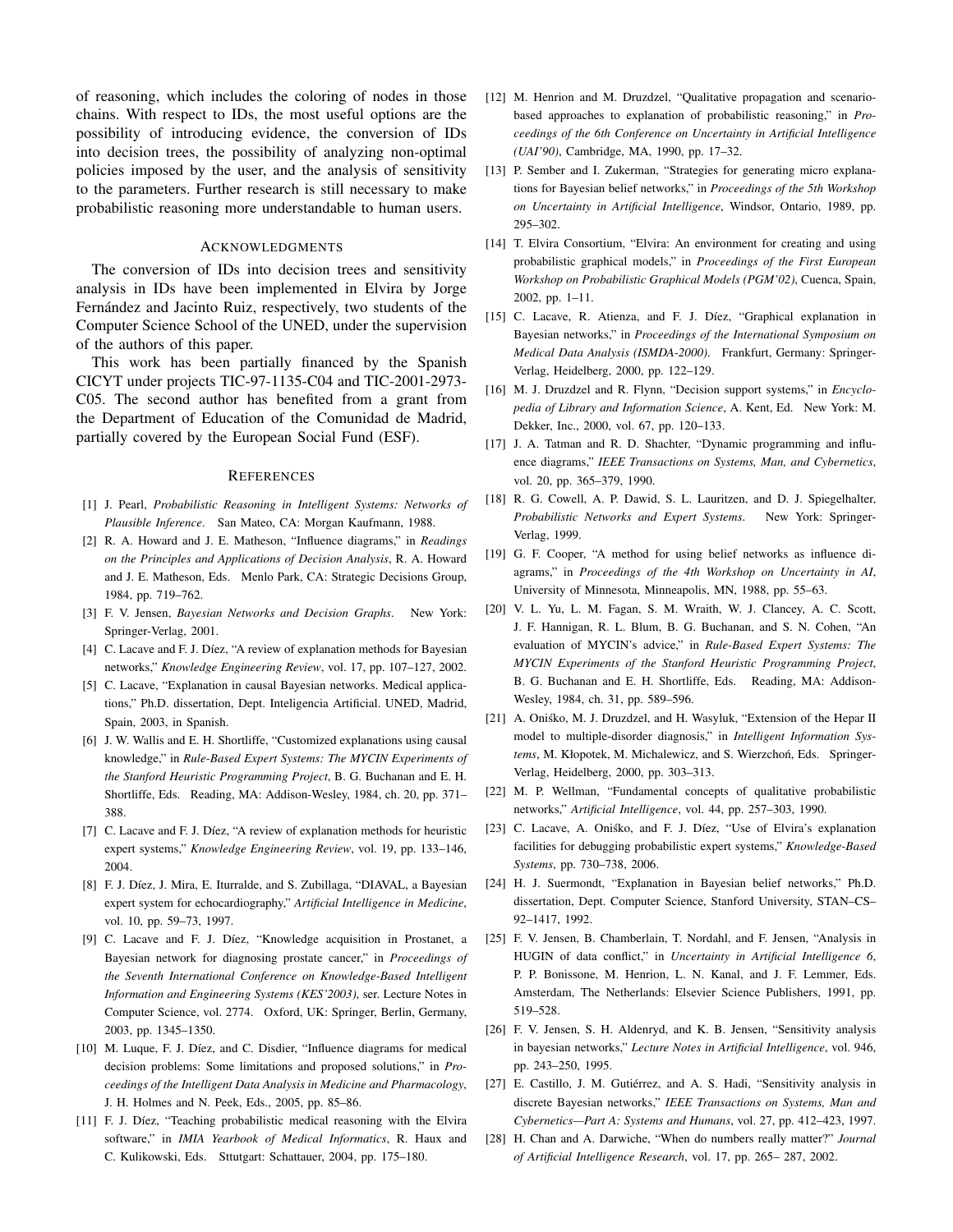- [29] V. M. H. Coupé and L. C. van der Gaag, "Properties of sensitivity analysis of Bayesian belief networks," *Annals of Mathematics and Artificial Intelligence*, vol. 36, pp. 323–356, 2002.
- [30] K. B. Laskey, "Sensitivity analysis for probability assessments in Bayesian networks," *IEEE Transactions on Systems, Man, and Cybernetics*, vol. 25, pp. 901–909, 1995.
- [31] B. G. Buchanan and E. H. Shortliffe, Eds., *Rule-Based Expert Systems: The MYCIN Experiments of the Stanford Heuristic Programming Project*. Reading, MA: Addison-Wesley, 1984.
- [32] D. Nilsson and F. V. Jensen, "Probabilities of future decisions," in *Proceedings from the International Conference on Informational Processing and Management of Uncertainty in knowledge-based Systems*, 1998, pp. 1454–1461.
- [33] S. M. Olmsted, "On representing and solving decision problems," Ph.D. dissertation, Dept. Engineering-Economic Systems, Stanford University, CA, 1983.
- [34] R. D. Shachter, "Evaluating influence diagrams," *Operations Research*, vol. 34, pp. 871–882, 1986.
- [35] M. Luque and F. J. Díez, "Variable elimination for influence diagrams with super-value nodes," in *Proceedings of the Second European Workshop on Probabilistic Graphical Models*, P. Lucas, Ed., 2004, pp. 145– 152.
- [36] R. Shachter and M. Peot, "Decision making using probabilistic inference methods," in *Proceedings of the 8th Annual Conference on Uncertainty in Artificial Intelligence (UAI-92)*. San Mateo, CA: Morgan Kaufmann, 1992, pp. 276–28.
- [37] S. L. Dittmer and F. V. Jensen, "Myopic value of information in influence diagrams," in *Proceedings of the 13th Conference on Uncertainty in Artificial Intelligence (UAI'97)*. Providence, RI: Morgan Kaufmann, San Francisco, CA, 1997, pp. 142–149.
- [38] K. Ezawa, "Evidence propagation and value of evidence on influence diagrams," *Operations Research*, vol. 46, pp. 73–83, 1998.
- [39] R. T. Clemen and T. A. Reilly, *Making Hard Decisions*. Pacific Grove, CA: Duxbury, 2001.
- [40] L. C. van der Gaag and V. M. Coupe, "Sensitivity analysis for threshold decision making with Bayesian belief networks," *Lecture Notes in Artificial Intelligence*, vol. 1792, pp. 37–48, 2000.
- [41] J. A. Fernández del Pozo, C. Bielza, and M. Gómez, "A list-based compact representation for large decision tables management," *European Journal of Operational Research*, vol. 160, pp. 638–662, 2005.
- [42] F. Elizalde, E. Sucar, and P. de Buen, "Explanation generation through probabilistic models for an intelligent assistant," Submitted to *IB-ERAMIA'06*, 2006.
- [43] J. D. Zapata-Rivera, E. Neufeld, and J. Greer, "Visualization of Bayesian belief networks," in *IEEE Visualization 1999. Late Breaking Hot Topics Proceedings*, San Francisco, CA, 1999, pp. 85–88.



Carmen Lacave was born in Valdepeas (Ciudad Real), Spain, in 1967. She received a M.S. in Mathematics from the Universidad Complutense de Madrid in 1990 and a Ph.D. from the Universidad Nacional de Educacin a Distancia (UNED) in 2003. She is currently professor at the Department of Technologies and Systems of Information at the Universidad de Castilla-La Mancha, in

Ciudad Real, and member of the Research Center on Intelligent Decision-Support Systems (CISIAD), at the UNED.



Manuel Luque was born in Madrid, Spain, in 1977. He received a Bs.D. in Computer Science in 2003, at the University of Mlaga, Spain. He is a Ph.D. candidate in the decision-support systems unit of the Department of Artificial Intelligence, at the Universidad Nacional de Educacin a Distancia (UNED), Madrid, since 2003. In the autumns of 2005 and 2006 he was a visiting scholar

at the Machine Intelligence Group, which is part of the Department of Computer Science of Aalborg University, in Denmark.



Francisco Javier Dez was born in Burgos, Spain, in 1965. He received a M.S. in Theoretical Physics from the Universidad Autnoma de Madrid and a Ph.D. from the Universidad Nacional de Eduacin a Distancia (UNED) in 1994. He is currently associate professor at the Department of Artificial Intelligence at the UNED, in Madrid, and Director of the Research Center on Intelligent

Decision-Support Systems (CISIAD), at the same university.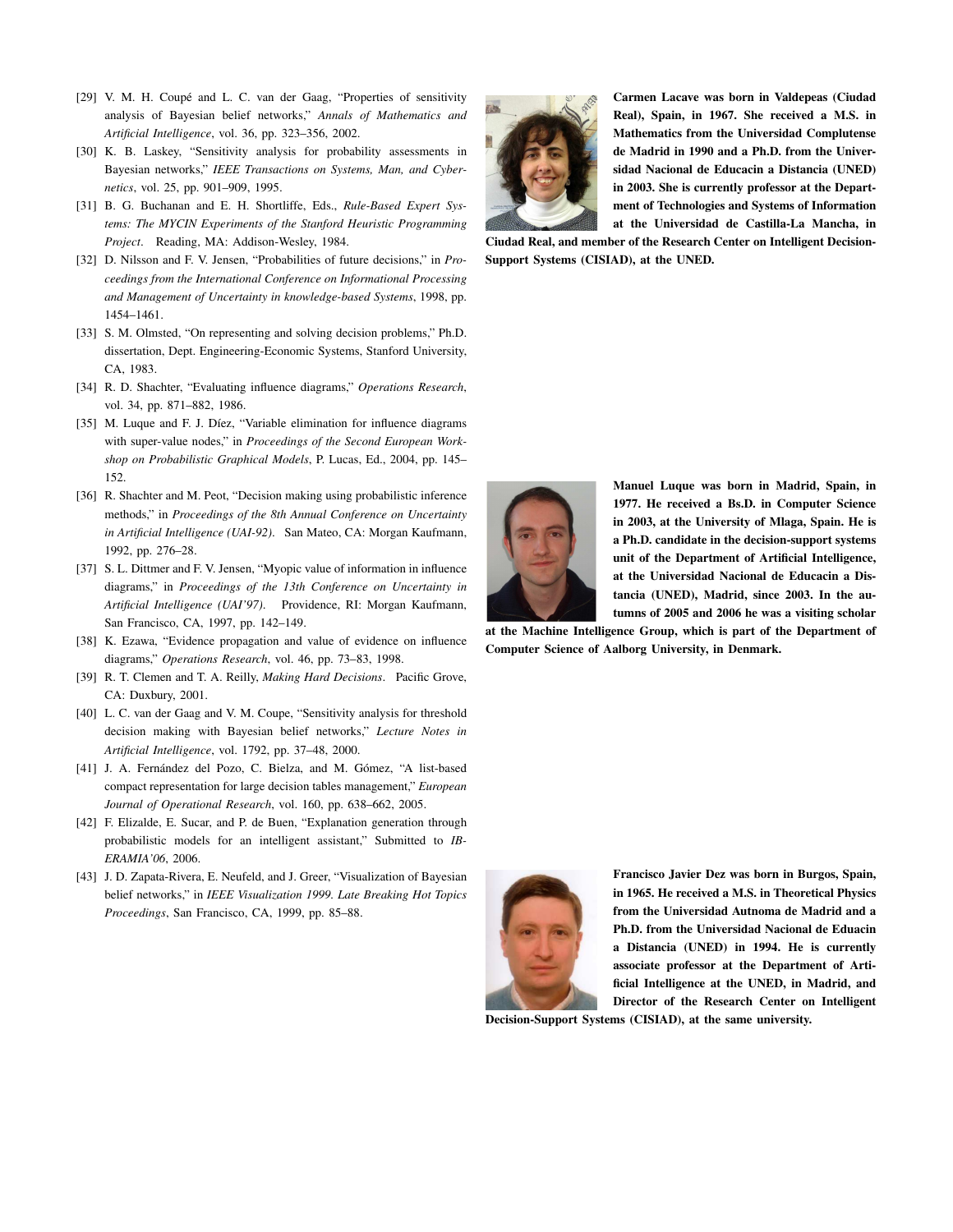

Fig. 1. ID with two decisions (rectangles), two chance nodes (ovals) and three utility nodes (hexagons). Please note that there is a directed path  $T-Y-D U_1-U_0$  including all the decisions and the global utility node  $U_0$ .



Fig. 2. Cooper policy network (CPN) for the ID in Figure 1. Please note the addition of the non-forgetting link  $T \to D$  and that the parents of node  $U_0$ are no longer  $U_1$  and  $U_2$  but  $FPred(U_0) = \{X, D, T\}$ , which were chance or decision nodes in the ID.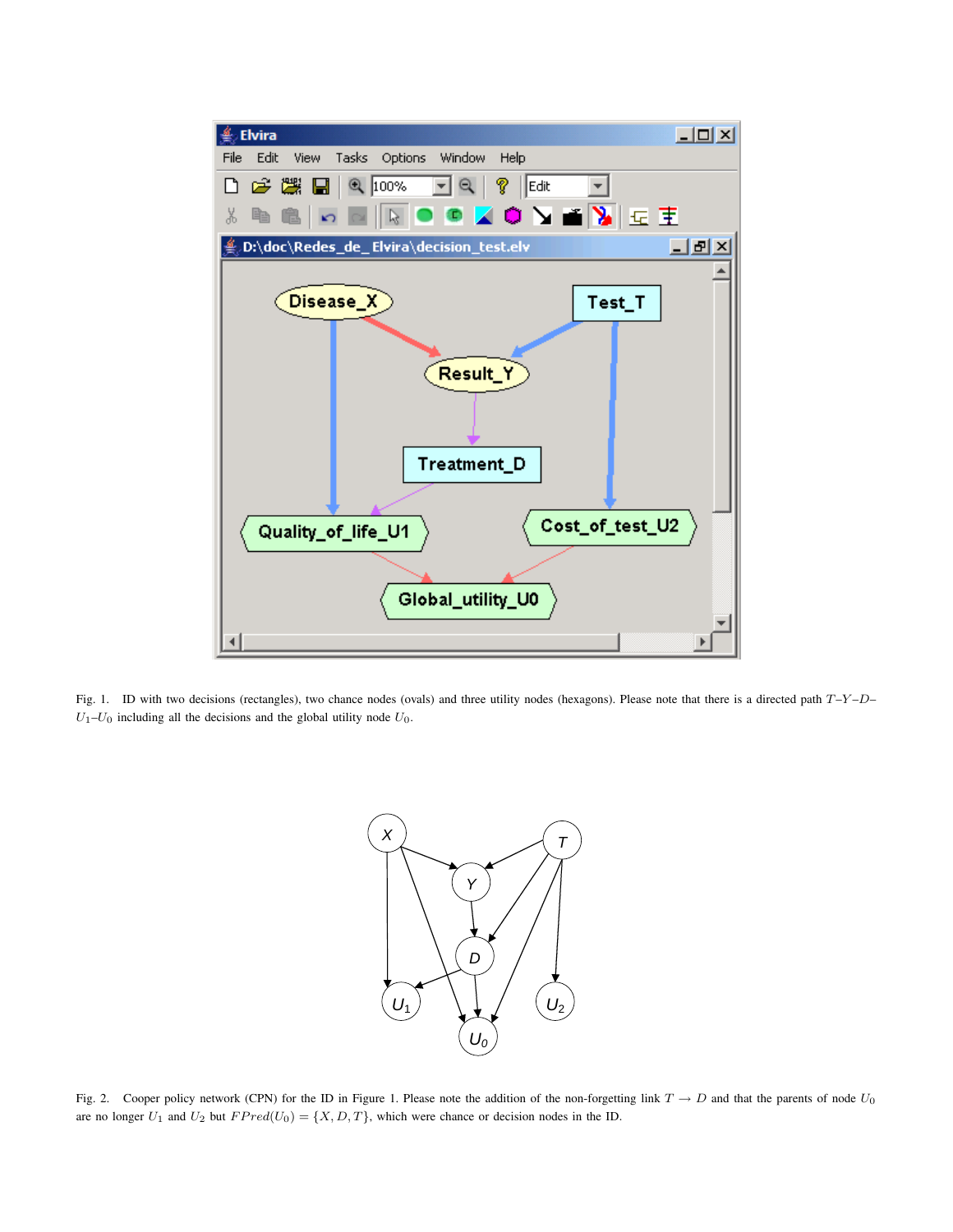

Fig. 3. Elvira main window in inference mode.



Fig. 4. Chains of reasoning for the graphical explanation of a case whose evidence is defined by the finding X-ray=positive. The selection of a variable of interest (Vaccination in this example) makes Elvira hide the nodes and links that do not make part of any active path from the evidence to the variable of interest.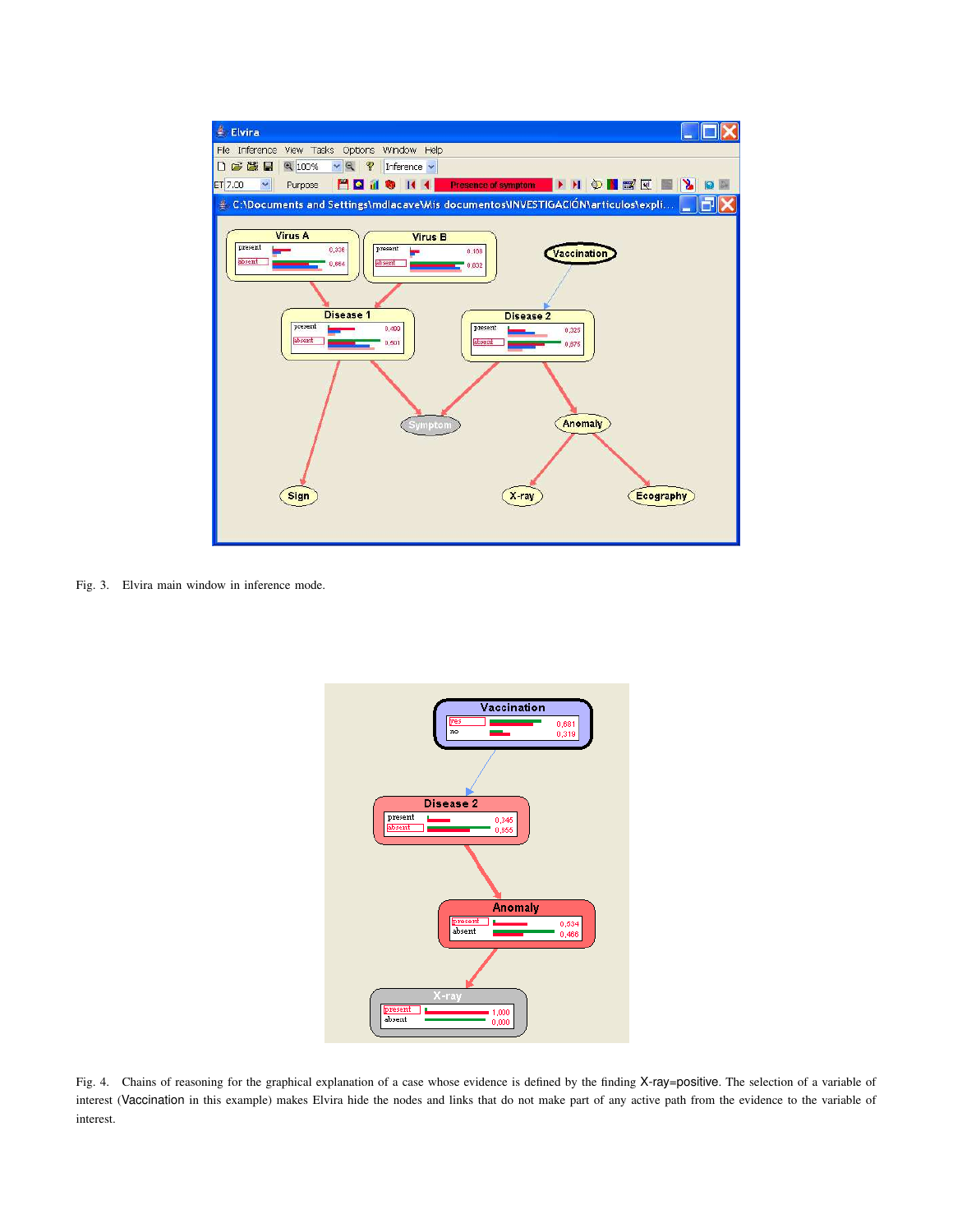

Fig. 5. This figure illustrates the impact that each finding, Vaccination=yes and Anomaly=present, has separately over the selected node Disease 2 in the network of Fig. 3.



Fig. 6. ID resulting from the evaluation of the ID in Figure 1. It shows the probability  $P_{\Delta}(v)$  of each chance and decision node and the expected utilities.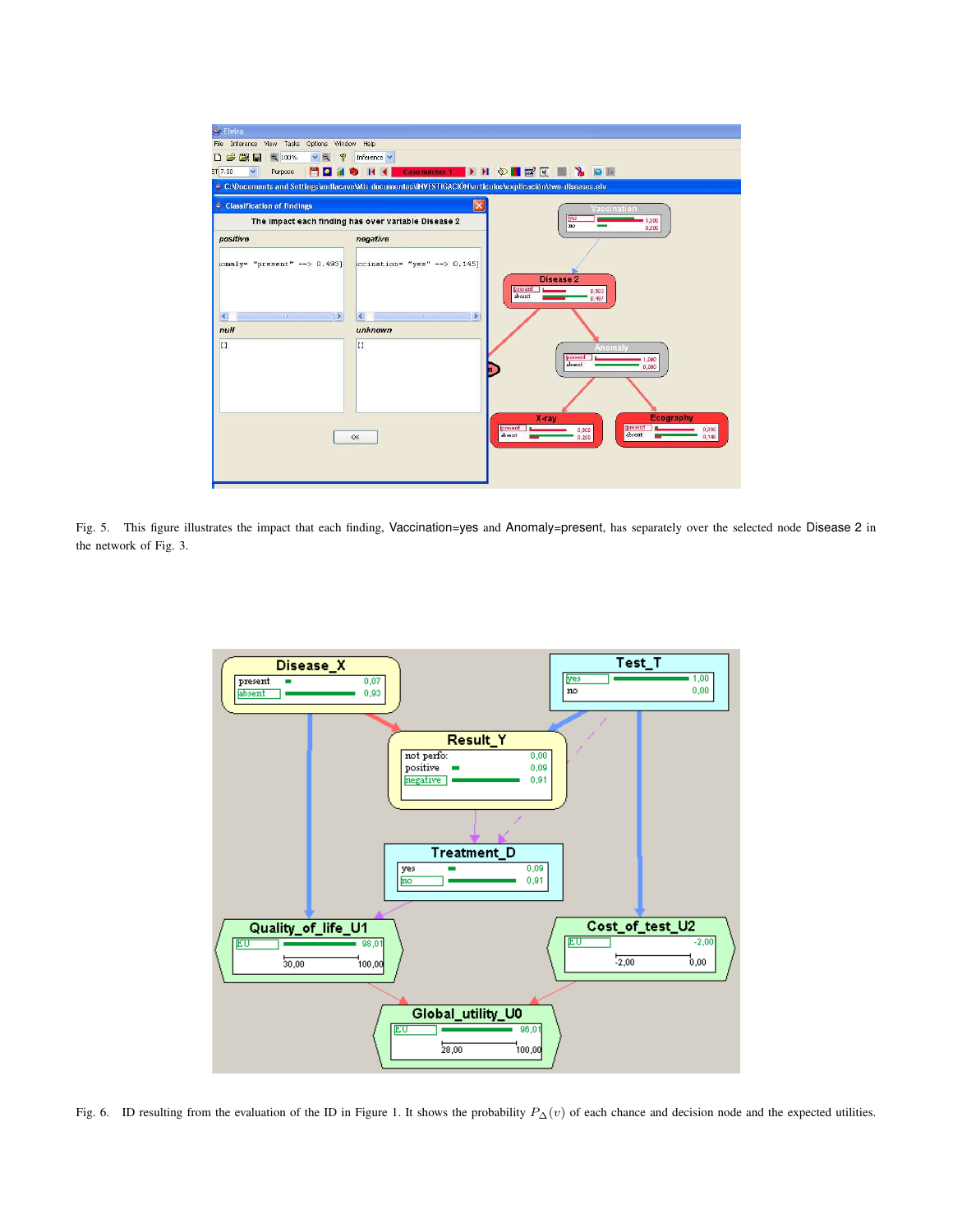

Fig. 7. Decision tree for the ID in Figure 1, where some branches have been expanded to obtain more level of the detail.



Fig. 8. ID resulting from the evaluation of the ID in Figure 1. It shows two evidence cases: the prior case (no evidence) and the case in which  $e = \{+y\}$ .